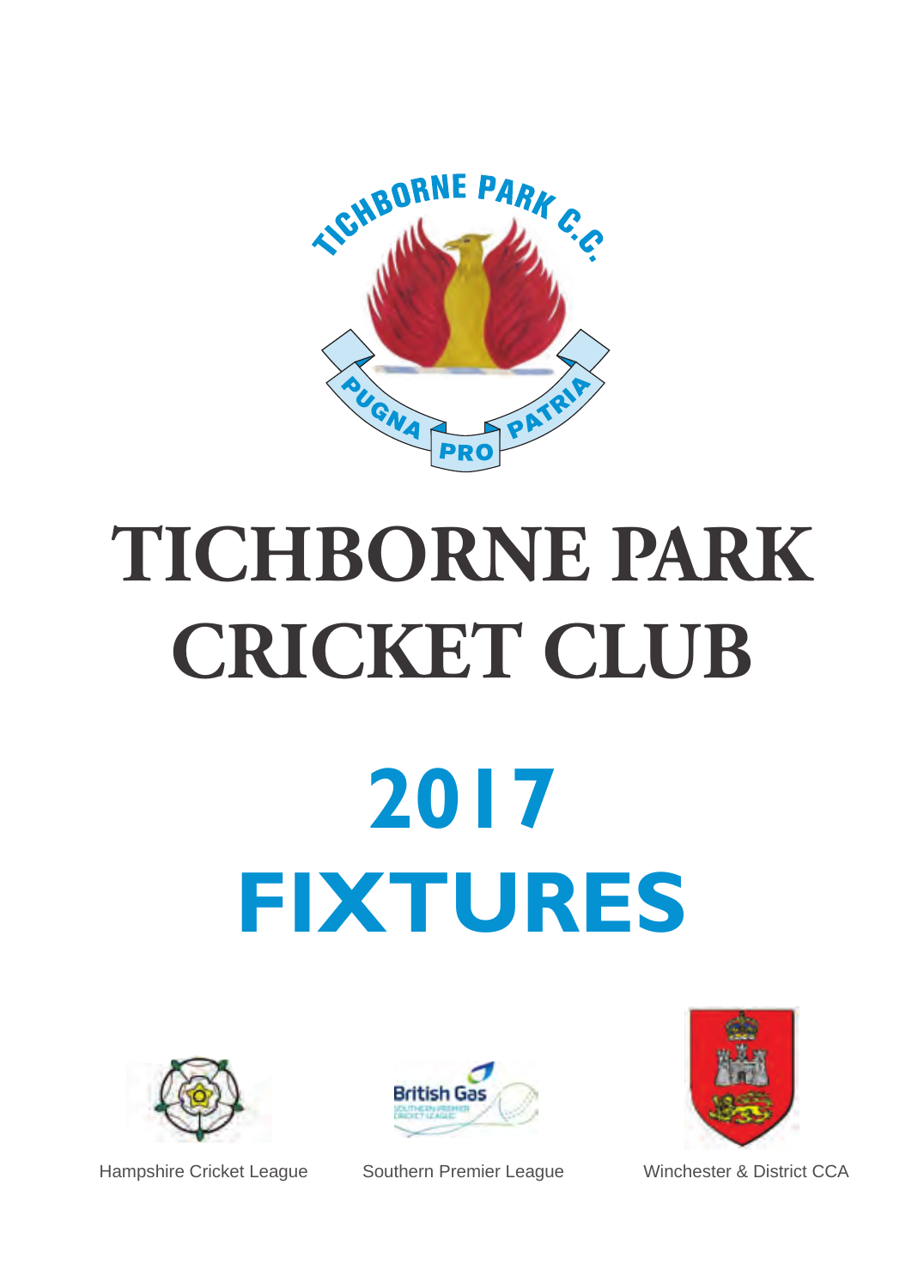

#### are proud to sponsor the **Tichborne Park Cricket Club**



Alresford Salads produces washed ready-to-eat bagged salads for some of the UK's leading supermarkets

We specialise in Watercress, babyleaf and organic salad mixes

We employ around 130 people at our Alresford site.

> **Alresford Salads The Nythe Alresford Hants SO24 9DZ** Tel: 01962 734084 www.bakkavor.co.uk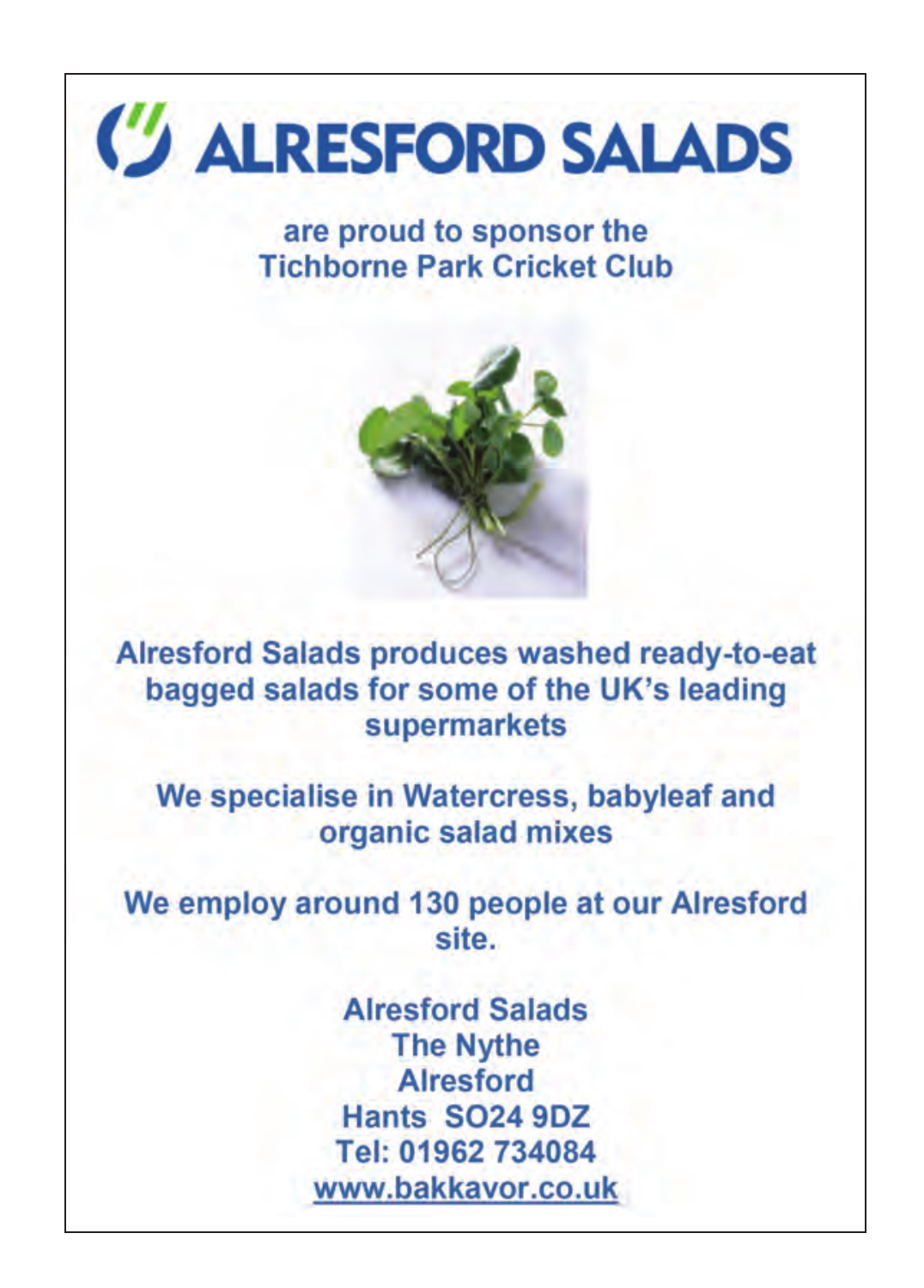

### **CHAIRMAN'S ADDRESS**

2017 is set to be another exciting year for Tichborne Park Cricket Club. Both the 1st and 2nd XI secured promotion in their respective divisions last year. The 2nds will now play in Hampshire County Division 3 north, which is only 3 leagues below the premier league. The 1sts will now play in Southern Premier league division one. This is a massive achievement for a club of our size with only one division above us. Undeniably 2016 was a challenge for our 3rd XI and ladies team, however we are optimistic that renewed strength in the senior sides will result in a more stable and enjoyable season for the 3rds. There have also been some exciting changes to the ladies league structure which should see a more competitive and friendly environment for them.

This season will also see two overseas players join Tichborne Park. Back to back promotions for the 2nds means that they can now register an overseas player. I hope you will all join me in welcoming Prad Gunaratne and Ryan Brooks to the park this summer.

Prad and Ryan will be joining Pete Spain and the rest of our coaches/assistants in supporting the development of our younger players this summer. 2017 also looks set to be an exciting year for them. We launch the ECB All Stars initiative, which aims to get more under 9s involved with cricket. We are also very proud of our players who have been selected to play at district and county level. We wish all of the teams the best of luck this year.

#### **Continued on page 2**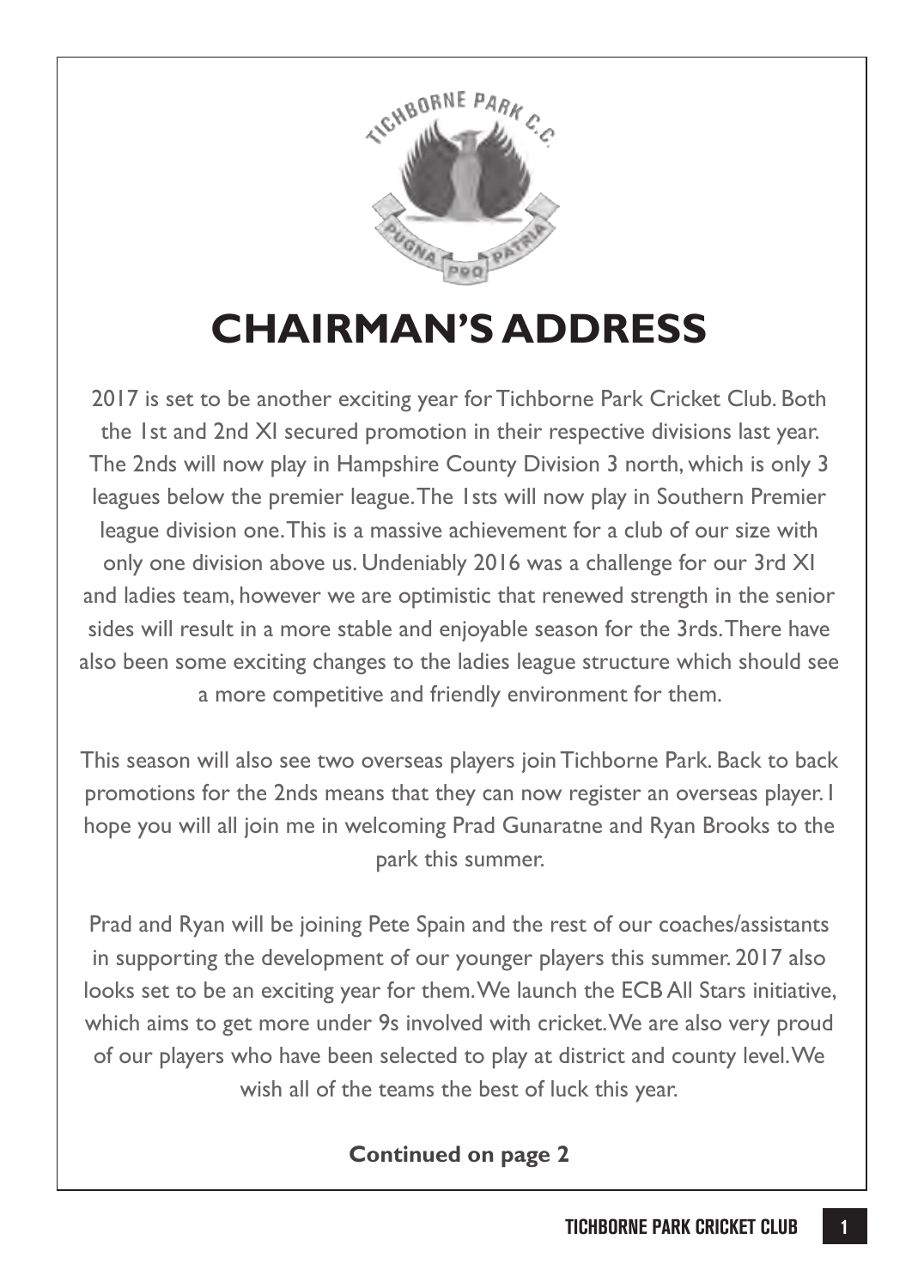Plans for the new pavilion are progressing slowly but steadily. We have negotiated a new 25 year lease which is key to ensuring the viability of the project. We are now entering the exciting phase of detailed drawings and quotations before the real hard work of securing funding begins. We will need all of your help in meeting our target.

We are also excited to announce the launch of the new club website. This has been a long time coming and it will make such a difference to the profile of the club. If you haven't seen it yet, take a look here www.tichborneparkcc.co.uk A big thank you to Claire Jones for her work on this project over the last 6-12 months.

Finally it is with great pleasure that I announce the continuation of the clubs sponsorship arrangement with Alresford Salads. We are about to enter into our 7th year in partnership and are very thankful to continue this arrangement for another 3 years.

#### **Have a great season everyone, Lisa**

Tichborne Park Cricket Club wishes to thank all advertisers who have sponsored this fixture booklet and respectfully ask our members to support them where possible.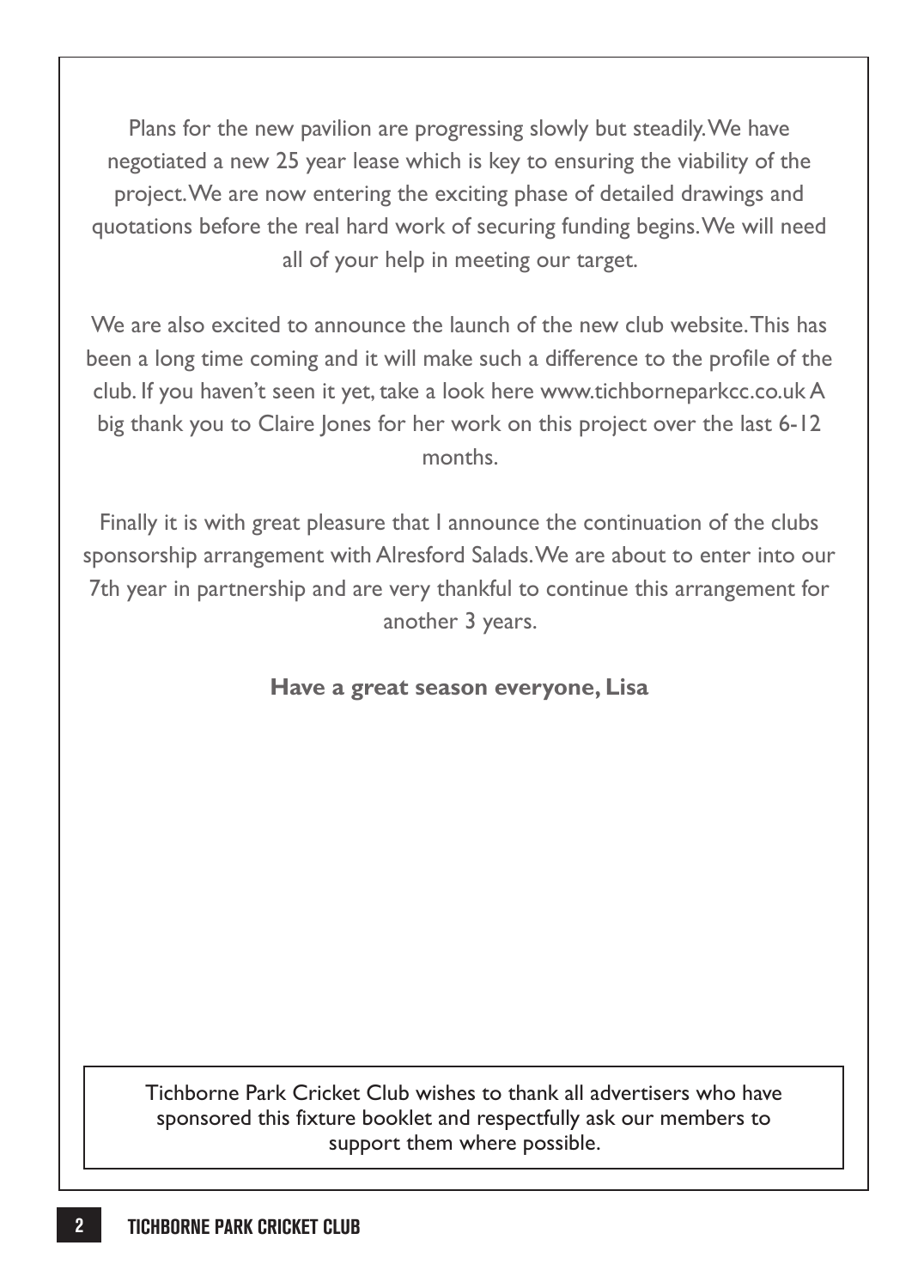# **OFFICERS - 2017**

**President: Anthony Loudon, Esq.** 

#### **LIFE VICE-PRESIDENTS**

| G. Allam          |
|-------------------|
| A. Joyce          |
| J. Loudon         |
| S. Morgan         |
| <b>B.</b> Prevett |
| A. C. Primmer     |
| Mrs D. Primmer    |
| Mrs F Primmer     |
|                   |

- H. Primmer R. Primmer T.S. Proudfoot D.C. Rushen P. J. Webb G. Wilby W. Allam P. Spain
- Mrs Lisa Allam K. Bristow M. Chataway Mrs | Cheyney T.N. Cheyney T.D. Hiscock P.J. Hole G. Hole

#### **VICE-PRESIDENTS**

| R. Young   | G. Hole       | A. Pritchard          |
|------------|---------------|-----------------------|
| T. Booker  | T.E Knight    | J. Rees               |
| I. Cook    | R. Legget     | P. Spain              |
| A. Croker  | R. Marshall   | J. Taylor (Australia) |
| M. Garton  | Mrs B Primmer | P.Williams            |
| R. Gerrard | D. Primmer    | D. Bone               |
| E. Primmer | M. Ingram     | J. Primmer            |

GROUND: TICHBORNE PARK, ALRESFORD, HAMPSHIRE, SO24 0NA Tel/Fax: 01962 733132 (Match Days Only) www.tichbornepark.play-cricket.com www.tichborneparkcc.co.uk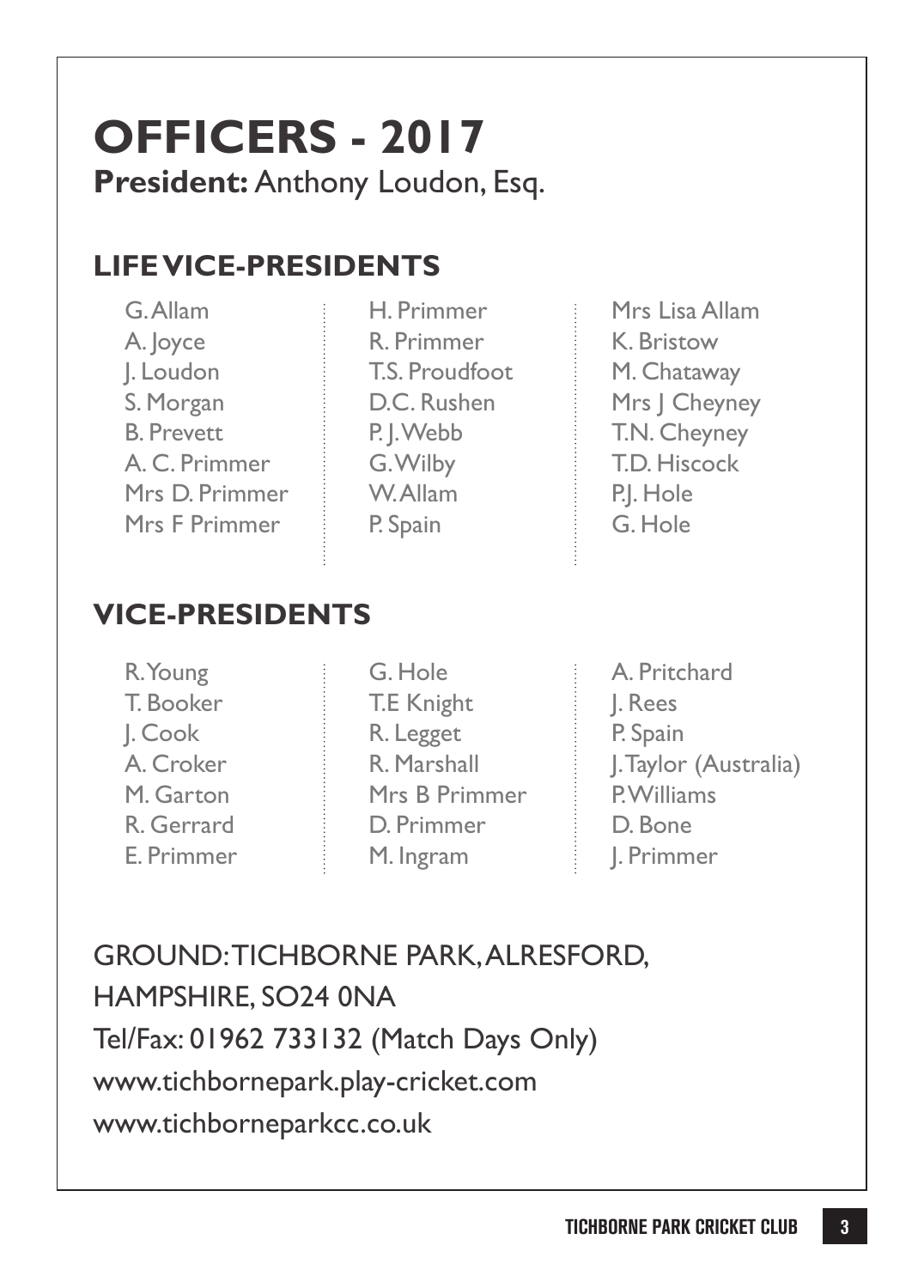| <b>MRS LISA ALLAM</b>    | Chairman<br>2 Robin's Court, Alresford, Hampshire, SO24 9NZ                                                                              |
|--------------------------|------------------------------------------------------------------------------------------------------------------------------------------|
| <b>MRSTRACEY BONE</b>    | Tel: 07789 112668<br>Email: lisajprimmer@hotmail.com<br><b>Hon. General Secretary</b><br>7 Culley View, Alresford, Hampshire, SO24 9PD   |
| <b>MISS KIRSTY COLES</b> | Tel: 07584 709375<br>Email: tichborneparkcc@hotmail.co.uk<br><b>Hon. Fixture Secretary</b>                                               |
|                          | 57 Windsor Road, Alresford, Hampshire, SO24 9HU<br>Mob: 07920 876590<br>Email: Kirstycoles87@hotmail.co.uk                               |
| <b>MRANDY JOYCE</b>      | <b>Treasurer</b><br>14 Benenden Green, Alresford, Hampshire, SO24 9PF<br>Tel: 01962 734316                                               |
| <b>MISS SOPHIE KERR</b>  | Email: andypjoyce@hotmail.com<br><b>Club Welfare Officer</b><br>27 Bakeland Gardens, Alresford, Hampshire, SO24 9QX<br>Mob: 07799 425145 |
| <b>MR GARY ALLAM</b>     | Email: sophievkerr@hotmail.com<br><b>Hon. Team Secretary</b><br>Tel: 01962 725606<br>Mob: 07920 022171                                   |
| <b>MR PETE SPAIN</b>     | Email: garry@allam   5   5.freeserve.co.uk<br><b>Colts Coordinator</b><br>Mob: 07876 104723<br>Email: coltstpcc@btinternet.com           |
| <b>MRTREV BOOKER</b>     | <b>Player Representative</b><br>Mob: 07739 813438<br>Email: Bookst J3@gmail.com                                                          |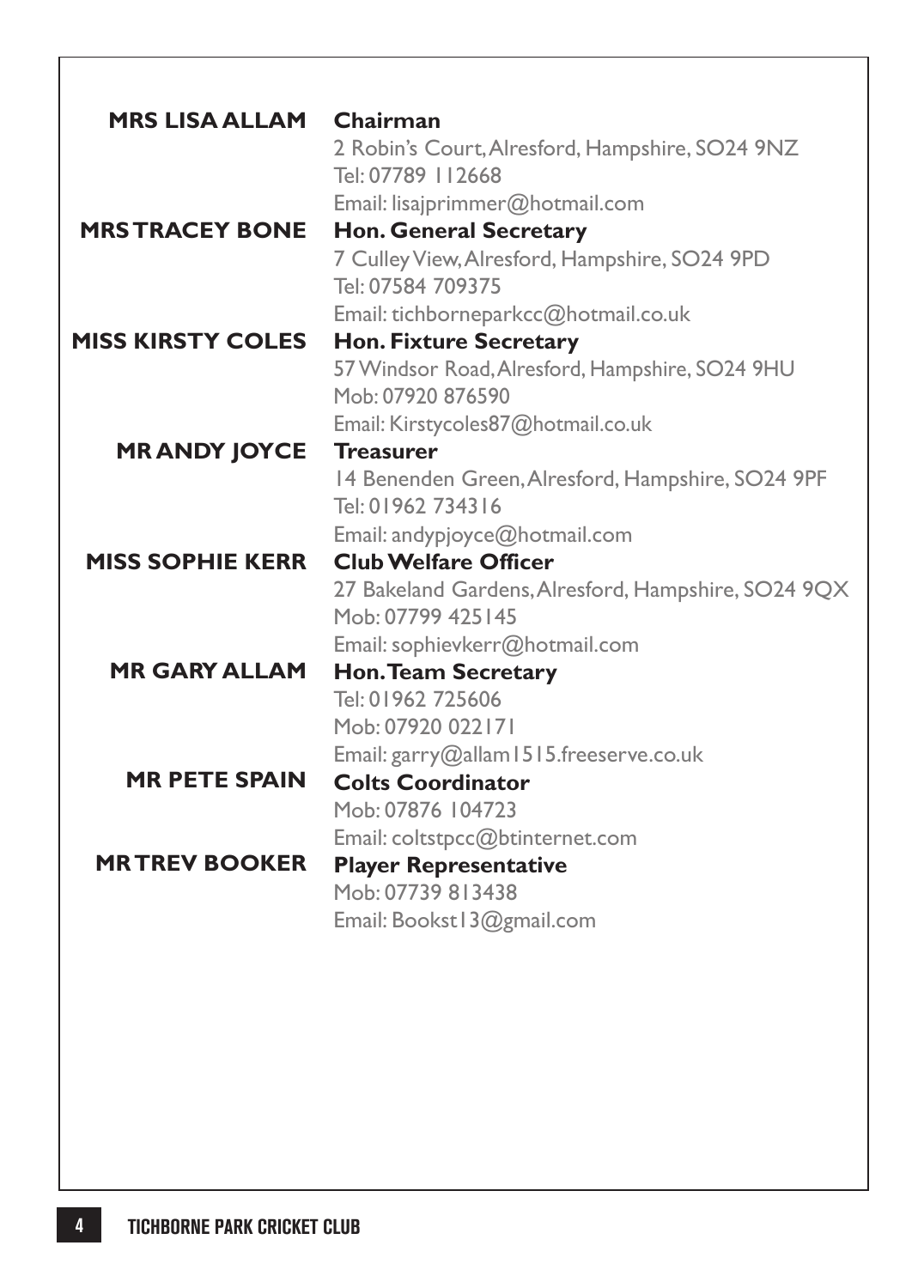# **CLUB WELFARE OFFICER**



If you have any concerns that should be raised with the Club Welfare Officer please make contact in confidence with Sophie Kerr

**Tel: 07799 425145 Email: sophievkerr@hotmail.com**

# **PLAYER REPRESENTATIVE**



If you have any issues regarding selection or your involvement in the team please talk to your captain in the first instance or with Trevor Brooker

**Tel: 07739 813438 Email: bookst13@gmail.com**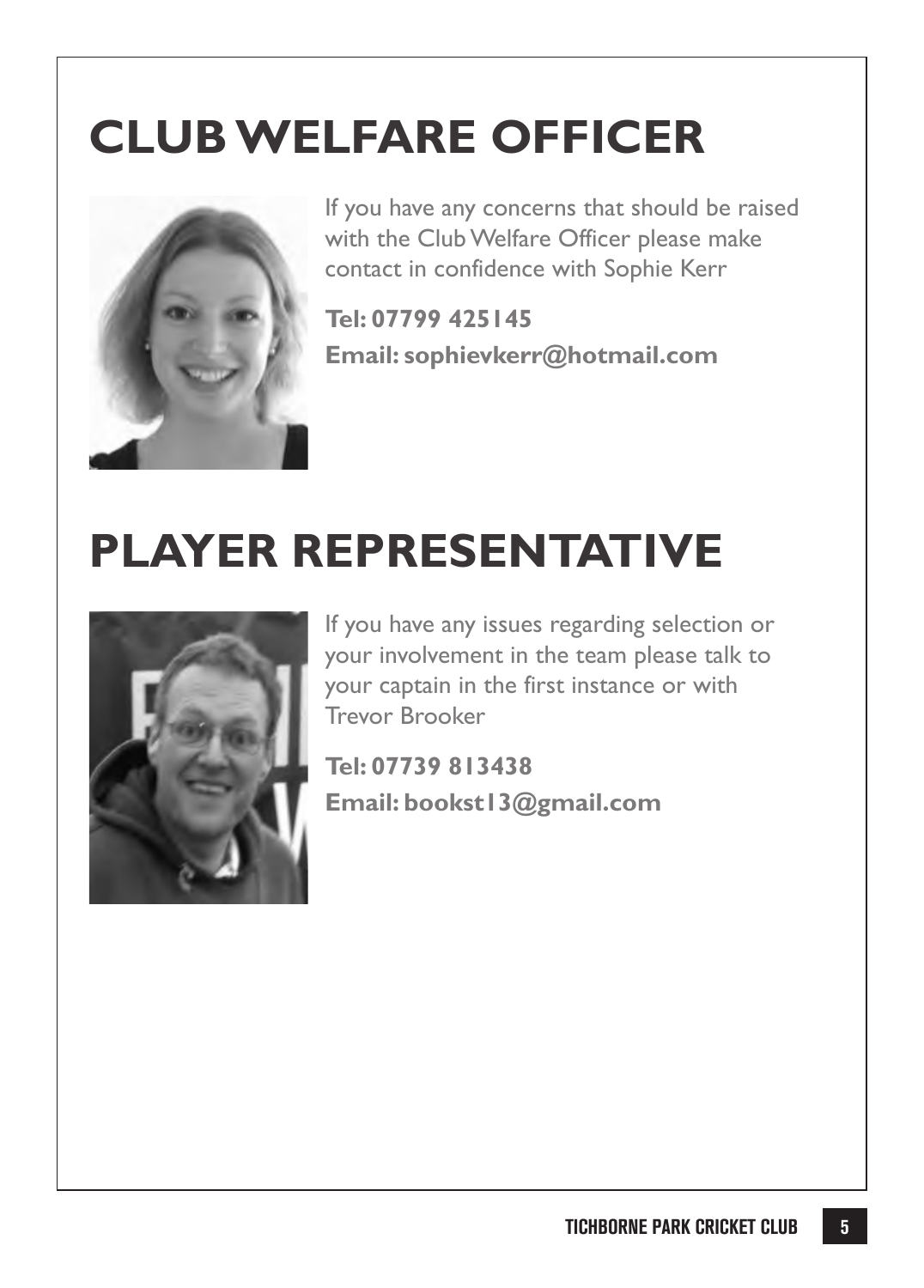#### **TEAM CAPTAINS**

CANDYCE PREVETT Ladies Captain Mobile: 07802 740022 **ED PRIMMER** 2nd XI Cantain **DERRICK BONE** 3rd XI Captain

**WILL ALLAM** Ist XI Captain Mobile: 07917 696750 Mobile: 07970 342437 Mobile: 07584 709357

#### **COLTS COACHES**

**EDD BERRY** Club Coach **BRUCE PREVETT** UK CC2 **TOM ALLAM MARTIN CHEYNEY** UK CC2 **KEVIN BRISTOW PETE SPAIN** UK CC2 **WILL ALLAM MATT BRISTOW**

JOHN COOK HCB Cricket Dev.Officer Mobile: 07876 104723

Mobile: 07920 746697 UK CC2 Mobile: 07989 991712 Mobile: 07990 814694 UK CC2 Mobile: 07747 152380 Mobile: 07788 877269 Mobile: 07876 104723 Mobile: 07917 696750 Mobile: 07789 672226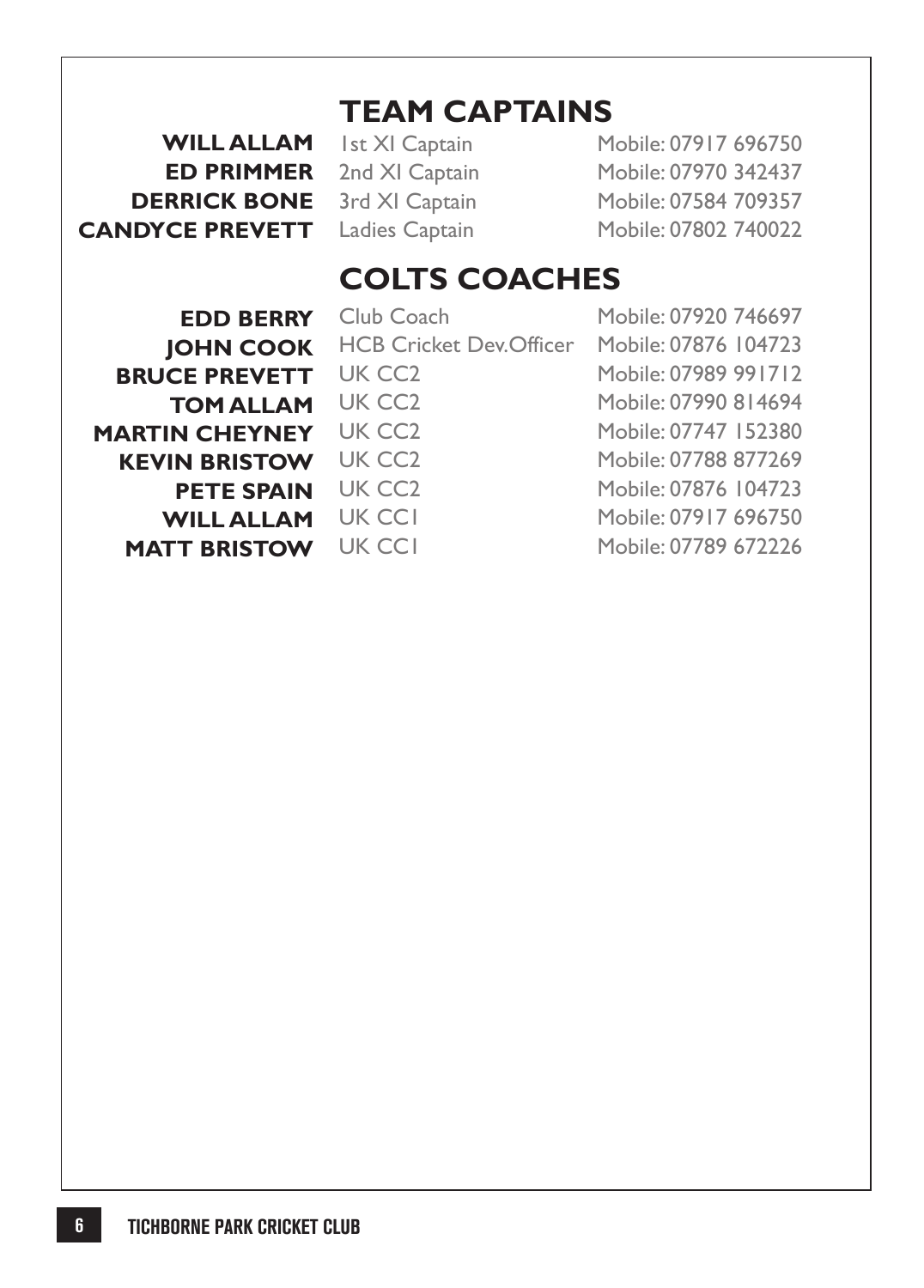

### **2016 AWARDS Congratulations to all Award Winners**

- **BATTING:** Justin Reid (1st XI) Ed Primmer (2nd XI) Derrick Bone (3rd XI) Tracey Cousins (Ladies)
- **BOWLING:** Tom Allam (1st XI) Trev Booker (2nd XI) Henry Glaister (3rd XI) Liz Valance (Ladies)
- **CHAMBERLAIN CUP:** Derrick Bone
- **LOUDON CUP:** Matthew Bone
- **FRANK PRIMMER CUP:** Tom Essex
- **ROY PRIMMER CUP:** Robin Irving
- **NEIL KIMBER AWARD:** Candyce Prevett & Claire Jones
- **CHEYNEY CUP:** James Long
- **RUSHEN AWARD:** Liz Vallance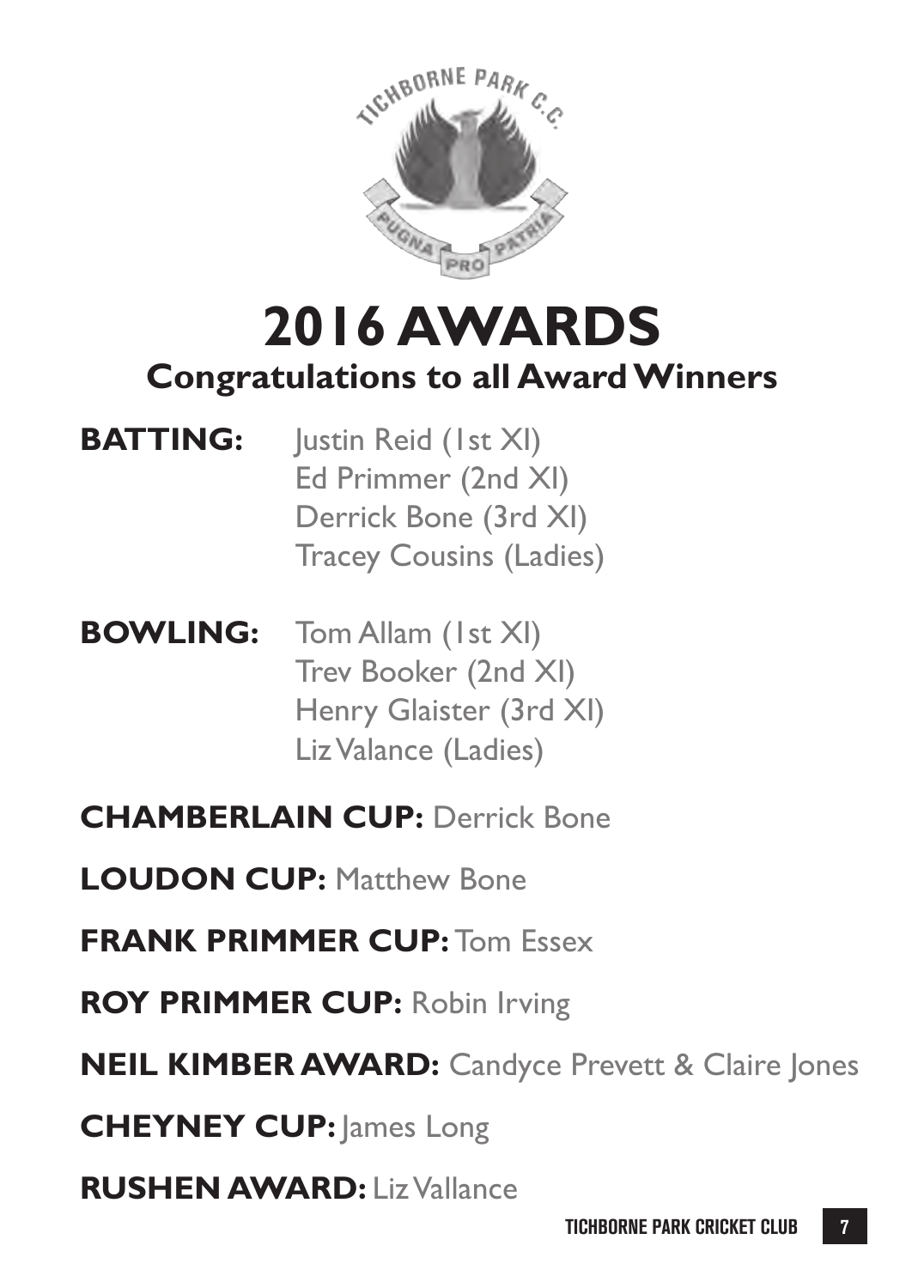

Accounts & audit · Business advisory · Tax

- **Bookkeeping IT & online accounting VAT** 
	- **Buying or selling a business Payroll**
- Business start-up Wealth planning & protection

Contact Steve Morgan, an Alresford resident for a free initial consultation on 01252 711244, smo@wiseandco.co.uk

www.wiseandco.co.uk Wey Court West, Union Road, Farnham, Surrey, GU9 7PT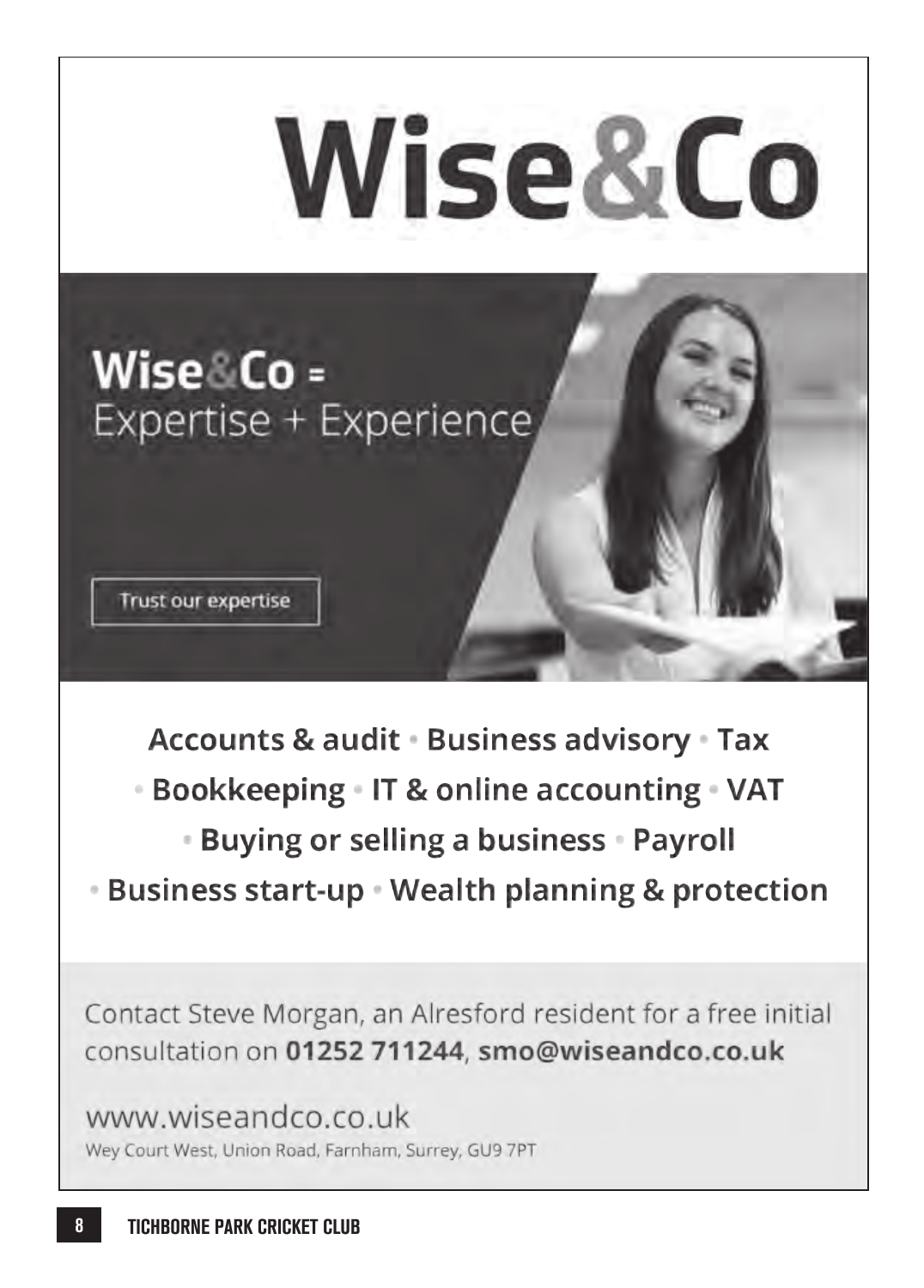# **Wychwood Furniture Ltd**

# *Traditional & Contemporary Furniture*



## *Kitchens, Bedrooms & Bathrooms*

For beautiful bespoke furniture Free initial consultation Design & Installation

#### **www.wychwood-furniture.co.uk**

WYCHWOOD FURNITURE LTD, BLUERIDGE FARM, LOWER WIELD, ALRESFORD

#### **Tel or Fax: 01256 389788**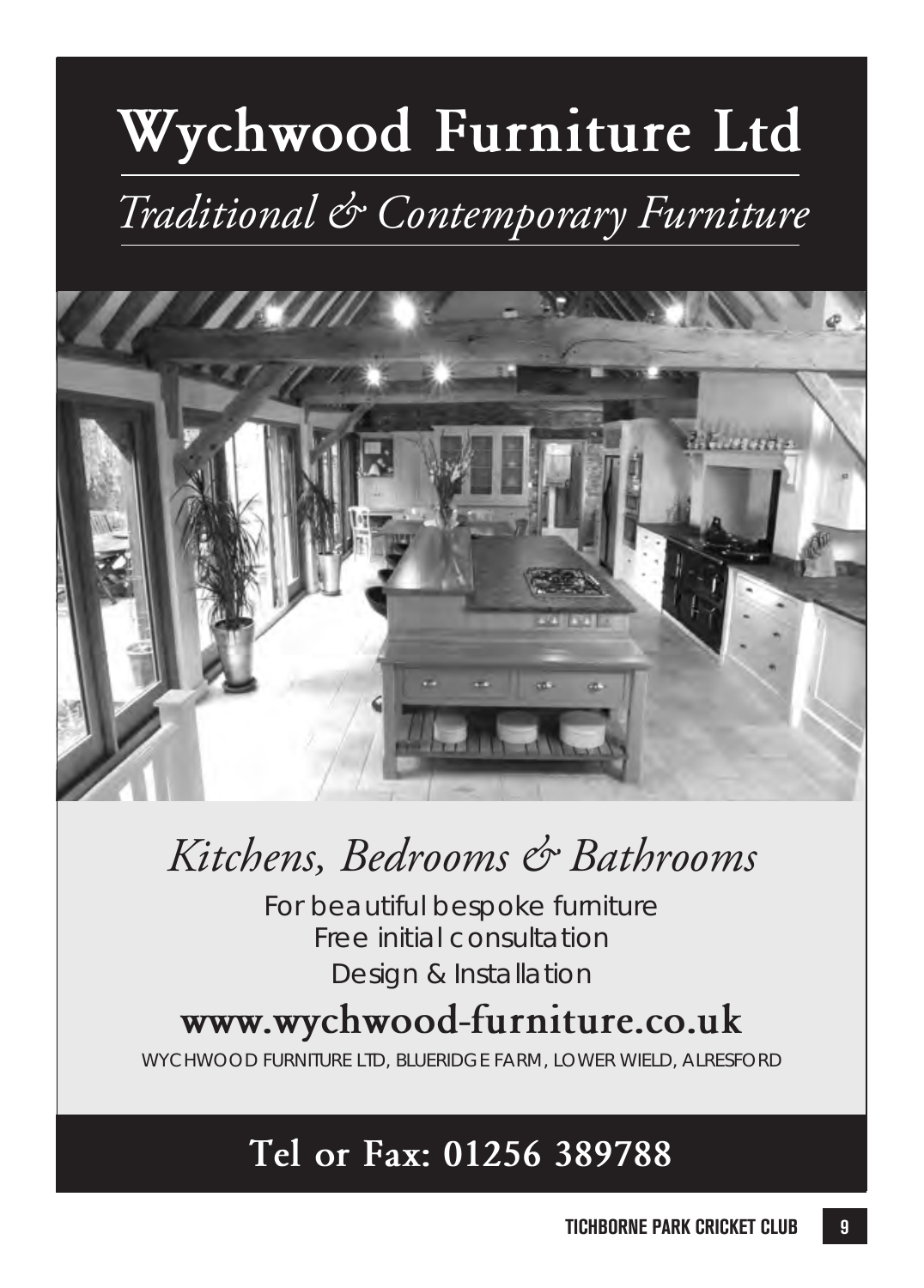

# **Your Local Accountants**

- Full range of accountancy, auditing, taxation and payroll services tailored to suit your needs
- Small business consultancy and business start up
- Farming and Equine specialists
- Detailed fixed cost quotations
- **FREE** half hour initial consultation

For friendly, professional advice, please contact:

Bennett House, The Dean, Alresford, Hampshire, SO24 9BH Tel: 01962 735544 Fax: 01962 734620 Email: j.butler@butler-co.co.uk www.butler-co.co.uk

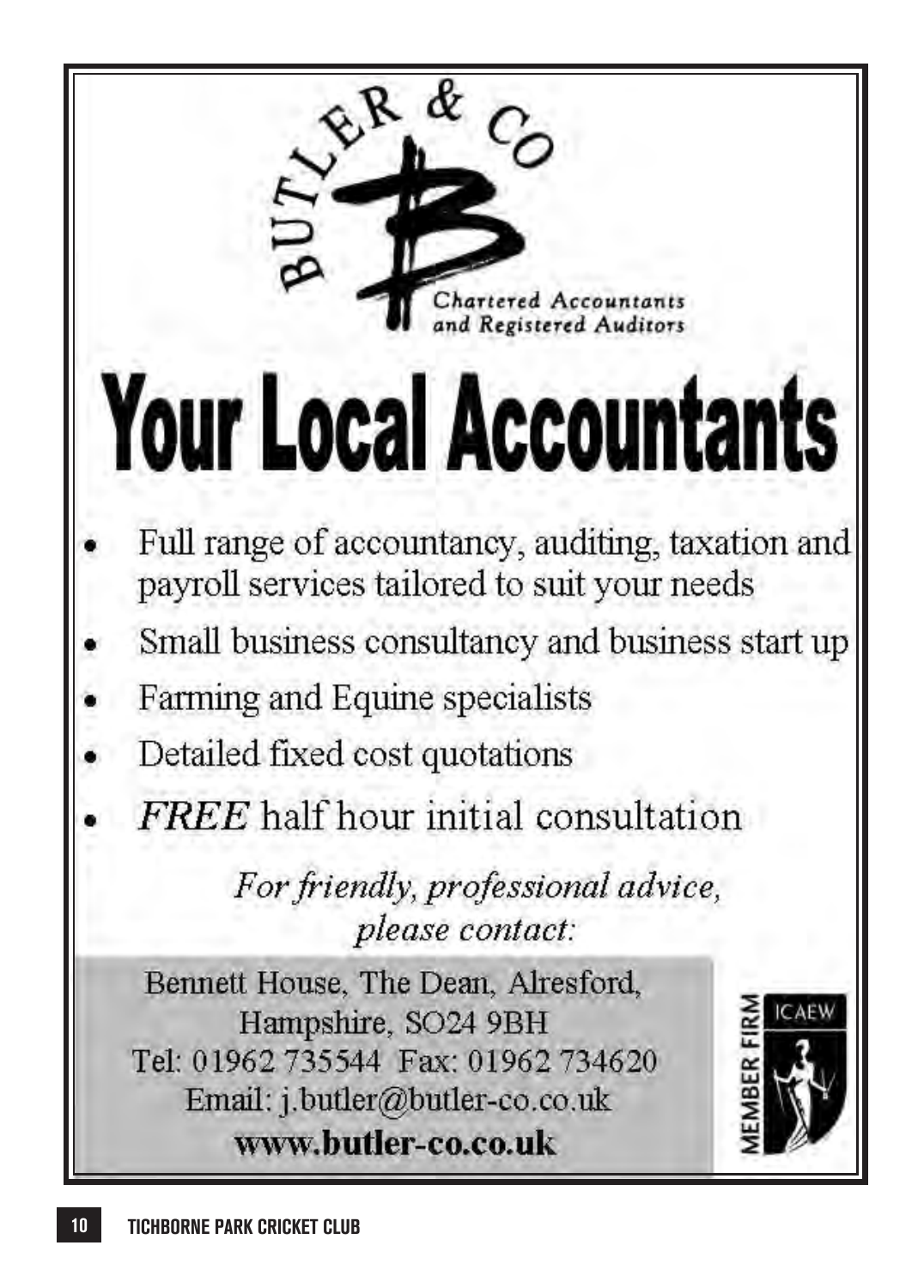

**Patrick Roper invites you to his traditional pub with its beautiful garden in the picturesque village of Tichborne near Alresford.**

**A carefully selected range of real ales, fine wines and excellent home cooked meals are available 7 days a week.**

### **Tel: 01962 733 760 www.tichbornearms.co.uk**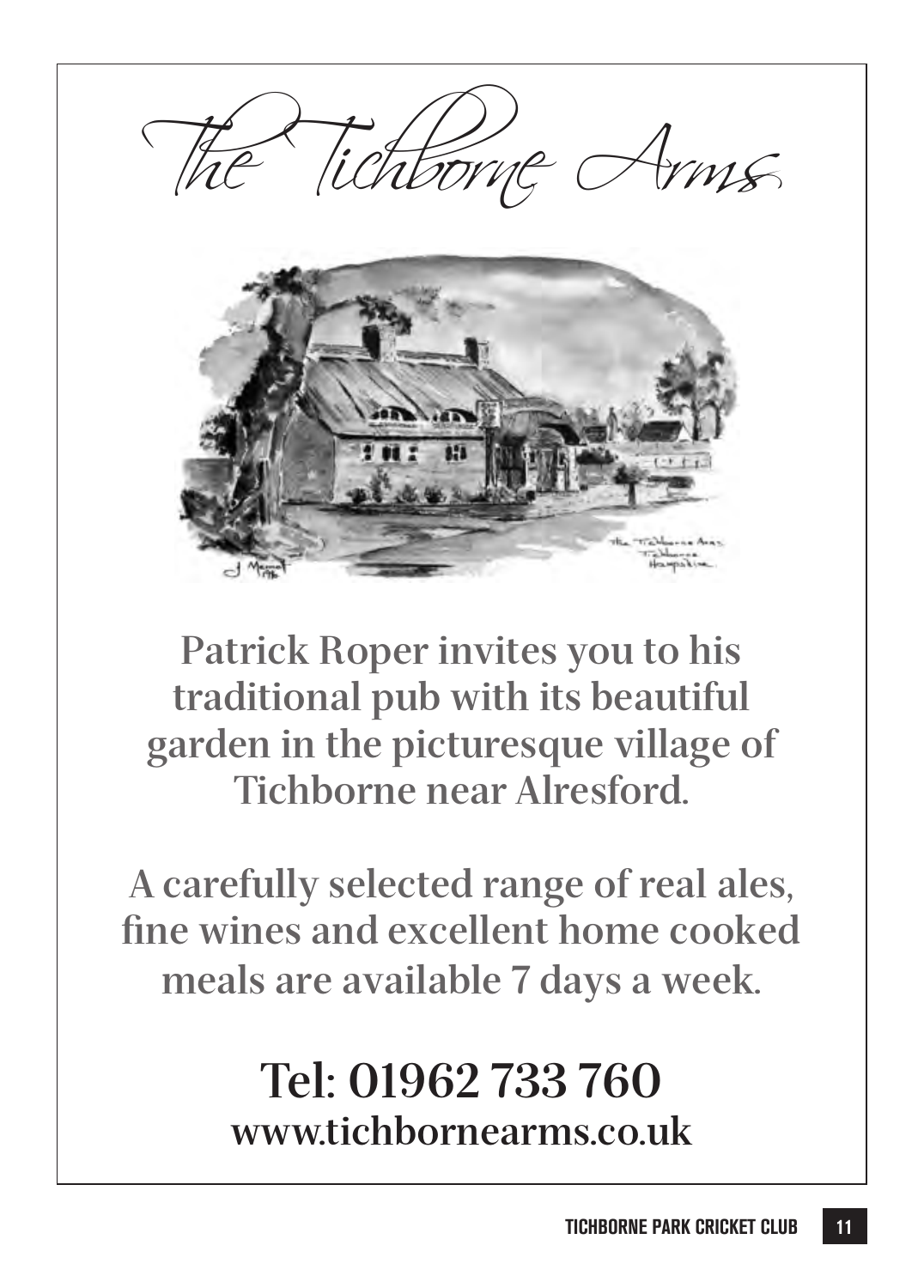#### 1st XI Southern Electric Premier League Division 1

1pm start with the exception of the last two fixtures which start at 12.30pm. Home games played at Tichborne Park Cricket Club, Tichborne Park, Tichborne, Alresford, SO24 0NA

| <b>Date</b>      | <b>Opponents</b>          | <b>Venue</b> |  |
|------------------|---------------------------|--------------|--|
| May              |                           |              |  |
| Saturday 6th     | Sarisbury Athletic        | Home         |  |
| Saturday 13th    | Rowledge                  | Away         |  |
| Saturday 20th    | Portsmouth                | Home         |  |
| Saturday 27th    | Hook & Newnham Basics     | Away         |  |
| June             |                           |              |  |
| Saturday 3rd     | <b>Calmore Sports</b>     | Home         |  |
| Saturday 10th    | Liphook & Ripsley         | Away         |  |
| Saturday 17th    | Bournemouth               | Home         |  |
| Saturday 24th    | Basingstoke & North Hants | Away         |  |
| July             |                           |              |  |
| Saturday 1st     | Ventnor                   | Home         |  |
| Saturday 8th     | Sarisbury Athletic        | Away         |  |
| Saturday 15th    | Rowledge                  | Home         |  |
| Saturday 22nd    | Portsmouth                | Away         |  |
| Saturday 29th    | Hook & Newnham Basics     | Home         |  |
| <b>August</b>    |                           |              |  |
| Saturday 5th     | <b>Calmore Sports</b>     | Away         |  |
| Saturday 12th    | Liphook & Ripsley         | Home         |  |
| Saturday 19th    | Bournemouth               | Away         |  |
| Saturday 26th    | Basingstoke & North Hants | Home         |  |
| <b>September</b> |                           |              |  |
| Saturday 2nd     | Ventnor                   | Away         |  |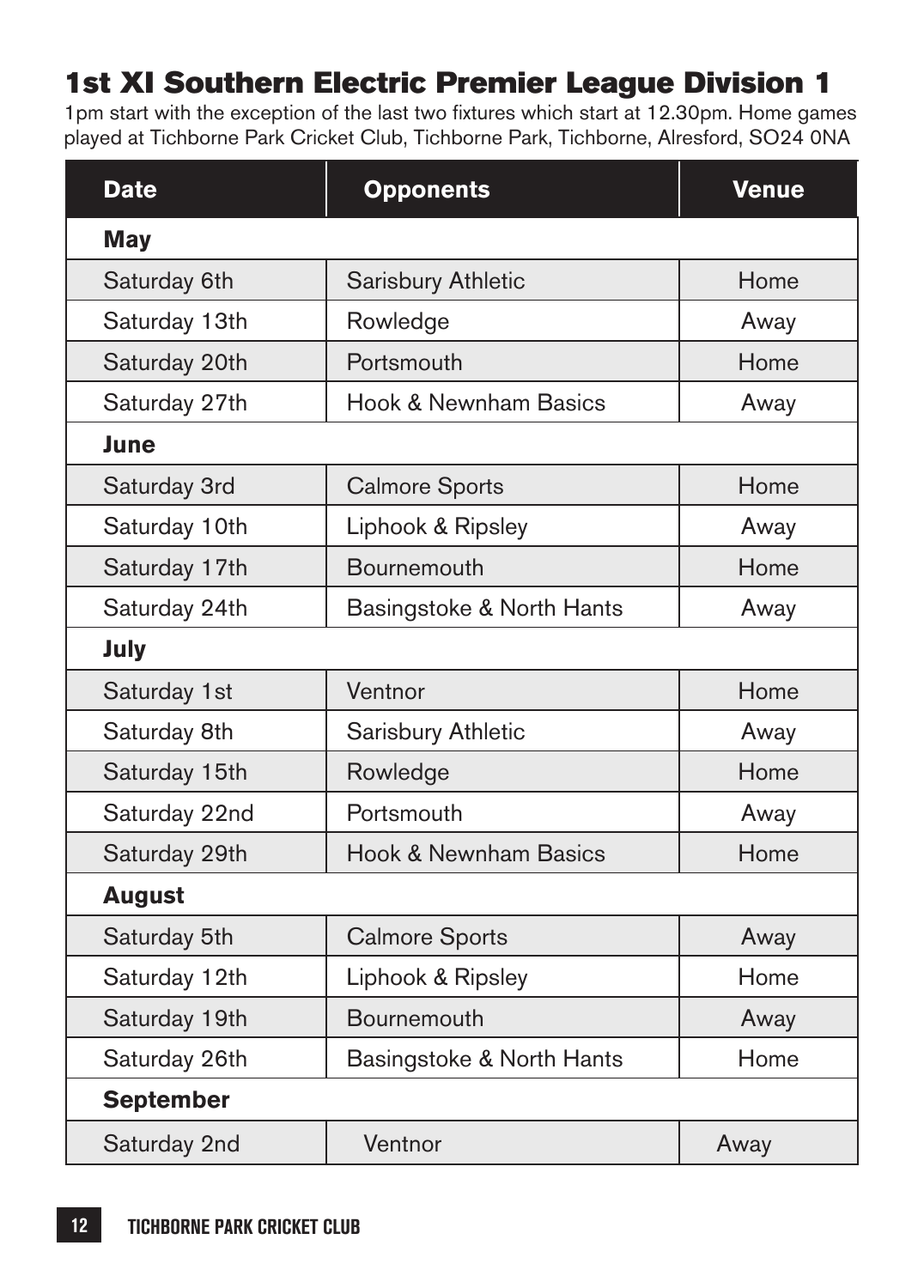#### 2nd XI Hampshire Cricket League County Division 4 West

2pm start. Home games played at Tichborne Park Cricket Club, Tichborne Park, Tichborne, Alresford, SO24 0NA

| <b>Date</b>   | <b>Opponents</b>      | <b>Venue</b> |
|---------------|-----------------------|--------------|
| May           |                       |              |
| Saturday 6th  | Littleton & West Hill | Away         |
| Saturday 13th | South Newton          | Home         |
| Saturday 20th | <b>RAM</b>            | Away         |
| Saturday 27th | Liss                  | Home         |
| June          |                       |              |
| Saturday 3rd  | Hursley Park III      | Away         |
| Saturday 10th | Amport                | Home         |
| Saturday 17th | Odiham & Greywell     | Away         |
| Saturday 24th | Chawton               | Home         |
| July          |                       |              |
| Saturday 1st  | South Wilts II        | Away         |
| Saturday 8th  | Steep                 | Home         |
| Saturday 15th | Hartley Wintney II    | Away         |
| Saturday 22nd | Dinton                | Home         |
| Saturday 29th | Michelmersh & T       | Away         |
| <b>August</b> |                       |              |
| Saturday 5th  | Hungerford            | Home         |
| Saturday 12th | OT's & Romsey III     | Away         |
| Saturday 19th | Hook & N Basics III   | Home         |
| Saturday 26th | Steeple Langford      | Away         |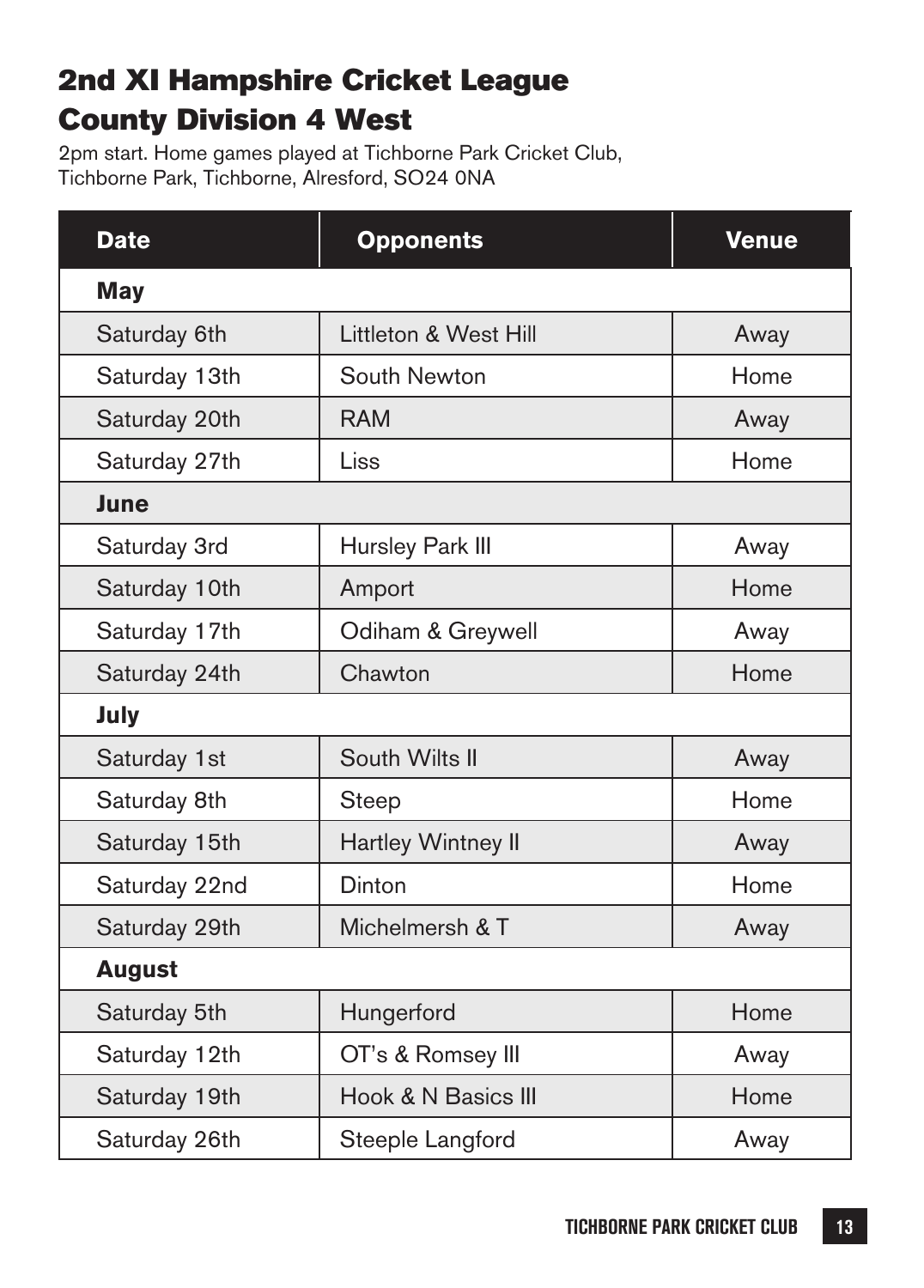#### 3rd XI Hampshire Cricket League Regional Division 3 North East

2pm start. Alresford Recreation Centre, The Avenue, Alresford, Hampshire, SO24 9EP

| <b>Date</b>   | <b>Opponents</b>           | <b>Venue</b> |
|---------------|----------------------------|--------------|
| May           |                            |              |
| Saturday 6th  | Aldershot V                | Home         |
| Saturday 13th | Compton & C Ford IV        | Away         |
| Saturday 20th | Liss II                    | Home         |
| Saturday 27th | Hook & N Basics V          | Away         |
| June          |                            |              |
| Saturday 3rd  | Petersfield III            | Home         |
| Saturday 10th | <b>IBM Hursley III</b>     | Away         |
| Saturday 17th | Colden Common III          | Away         |
| Saturday 24th | Ashford Hill II            | Home         |
| July          |                            |              |
| Saturday 1st  | Easton & Martyr Worthy III | Away         |
| Saturday 8th  | <b>Herriard II</b>         | Away         |
| Saturday 14th | No Game                    |              |
| Saturday 22nd | Odiham & Greywell III      | Away         |
| Saturday 29th | St Cross Syms V            | Home         |
| <b>August</b> |                            |              |
| Saturday 5th  | Froxfield                  | Away         |
| Saturday 12th | No Game                    |              |
| Saturday 19th | Aldershot IV               | Home         |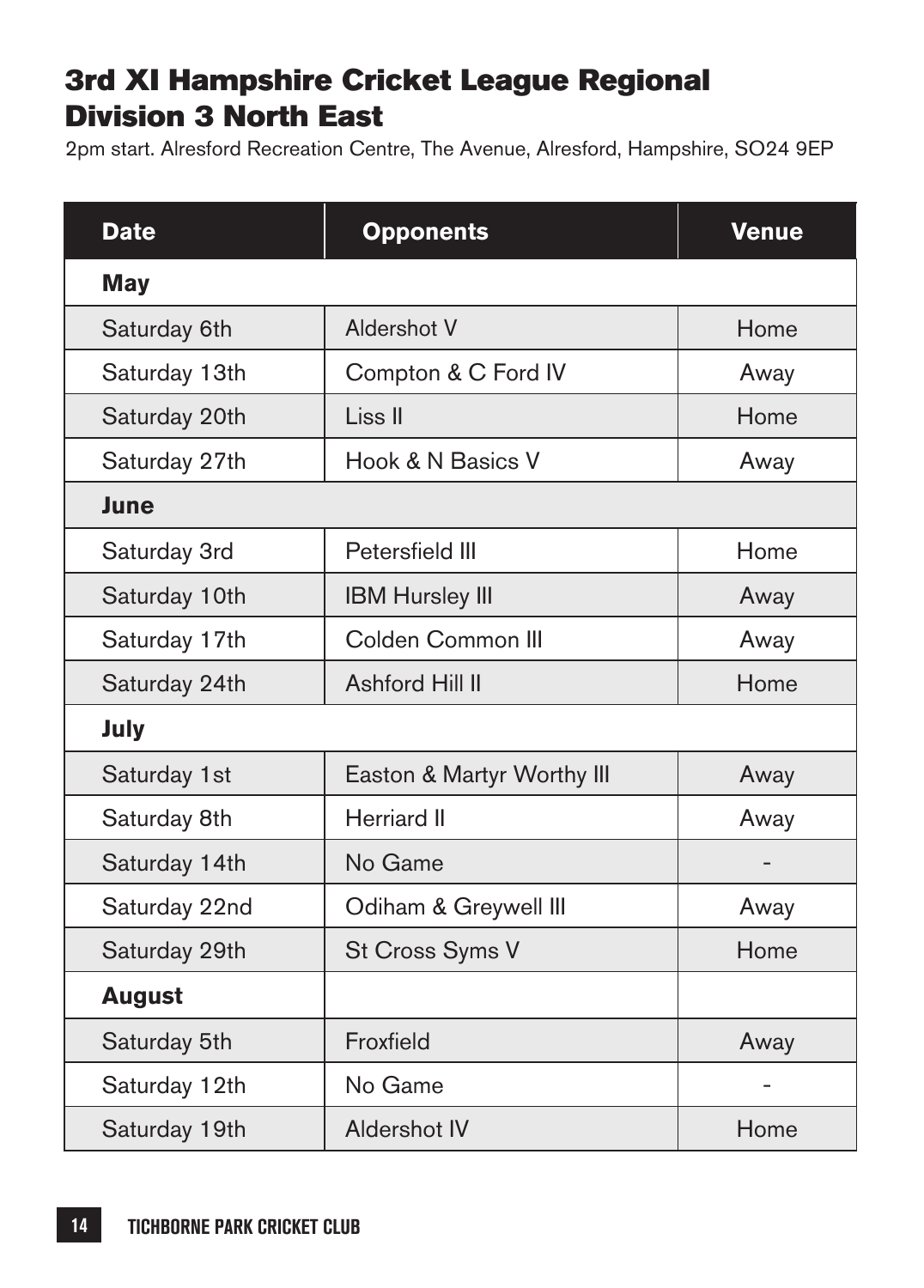#### Hampshire Cricket League - Women's Division Three

2pm start. Home games played at Tichborne Park Cricket Club, Tichborne Park, Tichborne, Alresford, SO24 0NA

| <b>Date</b>      | <b>Opponents</b>     | <b>Venue</b> |
|------------------|----------------------|--------------|
| May              |                      |              |
| Sunday 7th       | Andover              | Away         |
| Sunday 21st      | Petersfield          | Home         |
| June             |                      |              |
| Sunday 4th       | <b>RT</b> Portsmouth | Home         |
| Sunday 11th      | St Cross (2)         | Away         |
| Sunday 25th      | Ropley               | Home         |
| July             |                      |              |
| Sunday 9th       | Andover              | Home         |
| <b>August</b>    |                      |              |
| Sunday 6th       | Petersfield          | Away         |
| Sunday 13th      | <b>RT</b> Portsmouth | Away         |
| Sunday 20th      | St Cross (2)         | Home         |
| <b>September</b> |                      |              |
| Sunday 3rd       | Ropley               | Away         |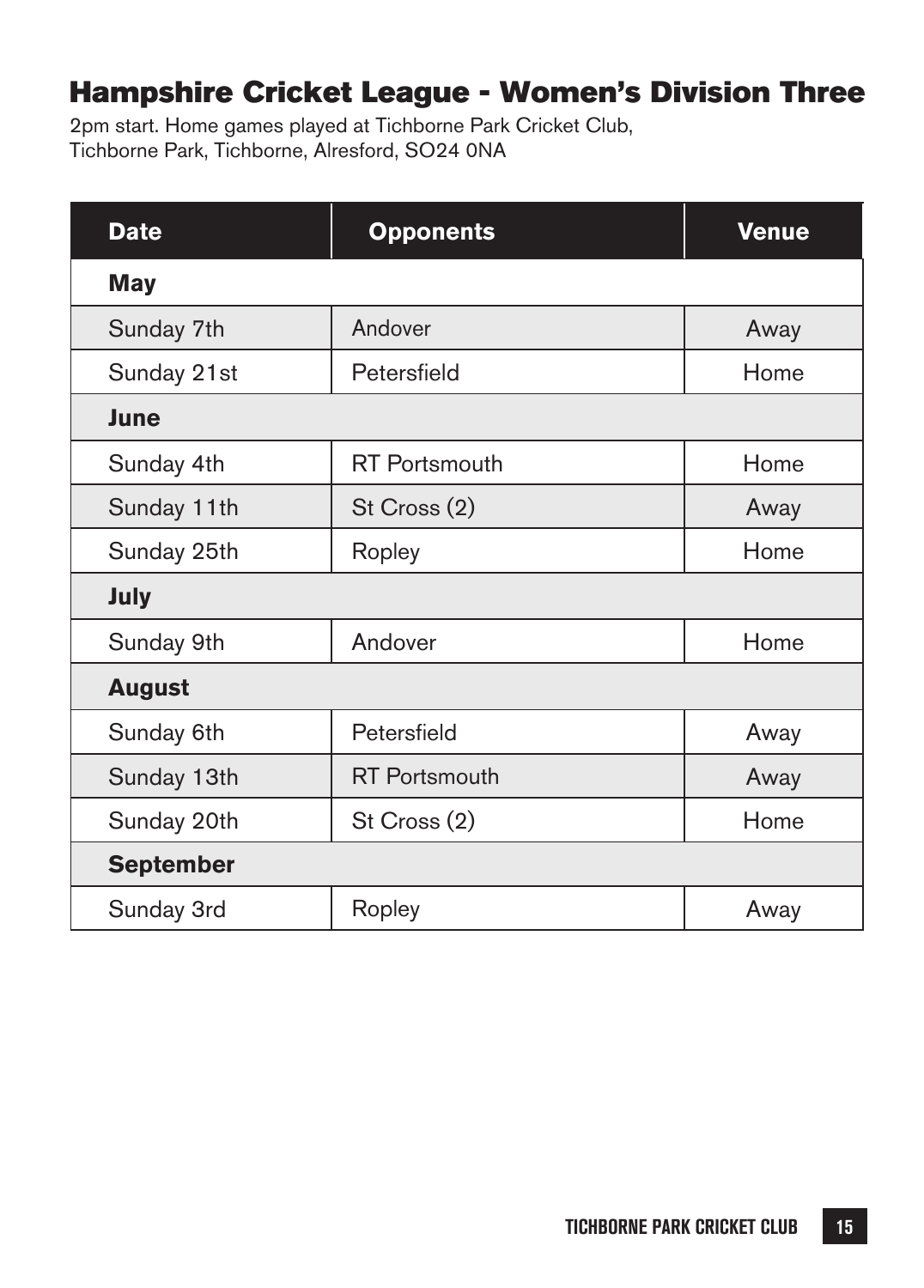#### Friendly/Village Knockout/SEPL T20 Fixtures

| <b>Date</b>   | <b>Opponents</b>                 | <b>Venue</b> | <b>Time</b>        |  |  |
|---------------|----------------------------------|--------------|--------------------|--|--|
| <b>April</b>  |                                  |              |                    |  |  |
| Saturday 15th | Paultons                         | Home         | 1pm                |  |  |
| Saturday 22nd | Bedhampton (2nd XI)              | Home         | 1pm                |  |  |
| Sunday 23rd   | Fawley                           | Home         | 2pm                |  |  |
| Sunday 29th   | Totton (1st XI)                  | Away         | 1pm                |  |  |
| Sunday 30th   | Damerham VKO                     | Home         | <b>TBC</b>         |  |  |
| May           |                                  |              |                    |  |  |
| Monday 1st    | <b>Tichborne Village</b>         | Home         | <b>TBC</b>         |  |  |
| Sunday 7th    | Petersfield                      | Home         | 1pm                |  |  |
| Sunday 14th   | Newport Gentlemen                | Home         | 1pm                |  |  |
| Sunday 21st   | Hook                             | Away         | 2pm                |  |  |
| Sunday 28th   | <b>Farleigh Wallop</b>           | Home         | 2pm                |  |  |
| Monday 29th   | Oakley 20/20                     | Home         | 2pm                |  |  |
| June          |                                  |              |                    |  |  |
| Sunday 11th   | Herriard                         | Home         | 2pm                |  |  |
| Sunday 18th   | <b>Tichborne Village</b>         | Home         | <b>TBC</b>         |  |  |
| Sunday 25th   | Longparish                       | Away         | 2:30 <sub>pm</sub> |  |  |
| Thursday 29th | 20 over County Final Match Day   | Home         | 6pm                |  |  |
| Friday 30th   | 20 over County Final Reserve Day | Home         | 6pm                |  |  |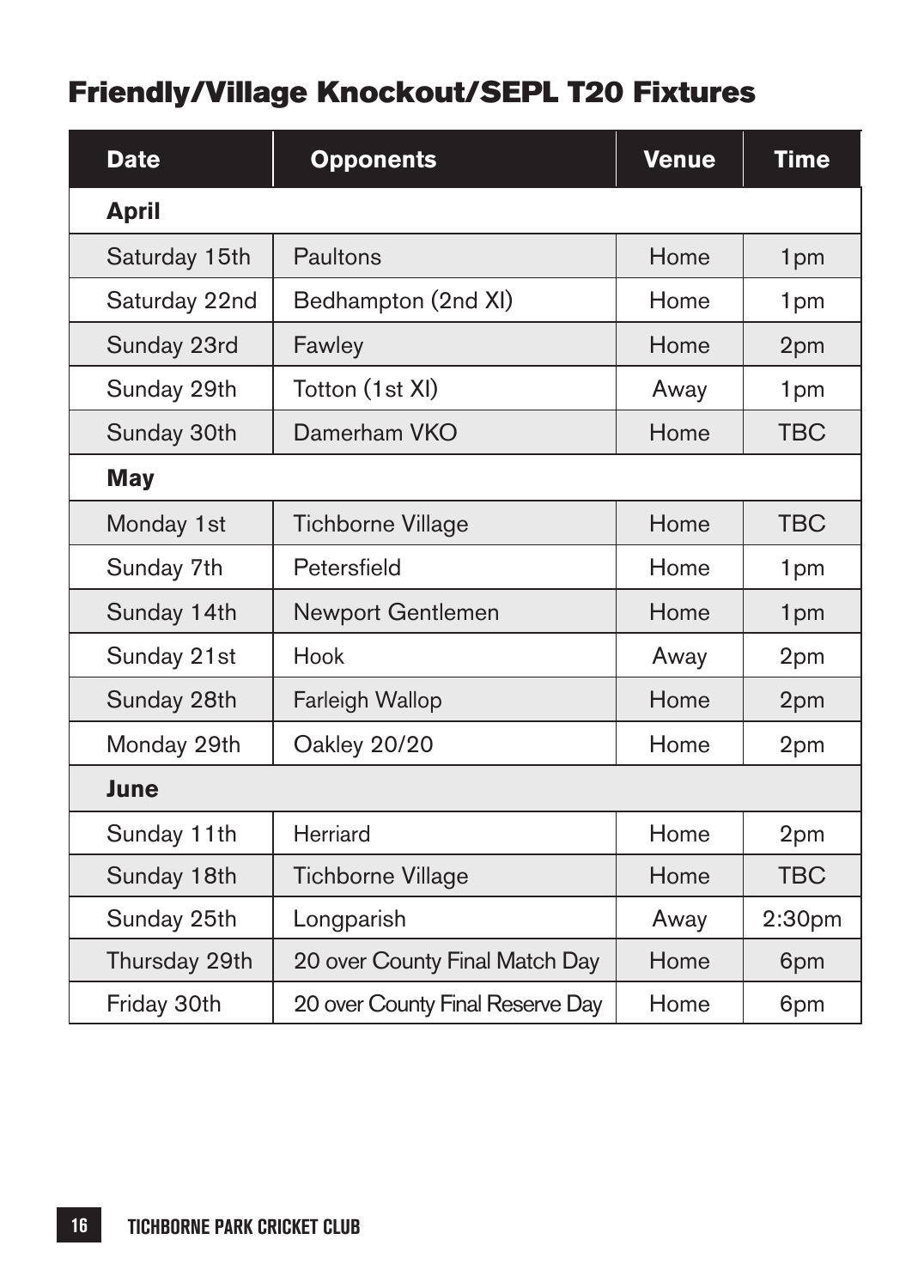#### Friendly/Village Knockout/SEPL T20 Fixtures

| <b>Date</b>      | <b>Opponents</b>          | <b>Venue</b> | Time               |
|------------------|---------------------------|--------------|--------------------|
| July             |                           |              |                    |
| Sunday 2nd       | Old Basing                | Home         | 2pm                |
| Sunday 9th       | Medstead 20/20            | Away         | 2pm                |
| Friday 14th      | Harpenden Cavaliers 20/20 | Home         | 6pm                |
| Sunday 16th      | Rugby Day                 | Home         | TBC                |
| Sunday 23rd      | Cheriton                  | Away         | 2pm                |
| Sunday 30th      | Ropley                    | Home         | 2:30 <sub>pm</sub> |
| <b>August</b>    |                           |              |                    |
| Sunday 6th       | President XI              | Home         | TBC                |
| Sunday 27th      | 6's Tournament            | Home         | TBC                |
| Monday 28th      | 6's Tournament            | Home         | TBC                |
| <b>September</b> |                           |              |                    |
| Saturday 2nd     | Colts Fun Day (Show Day)  | Home         | TBC                |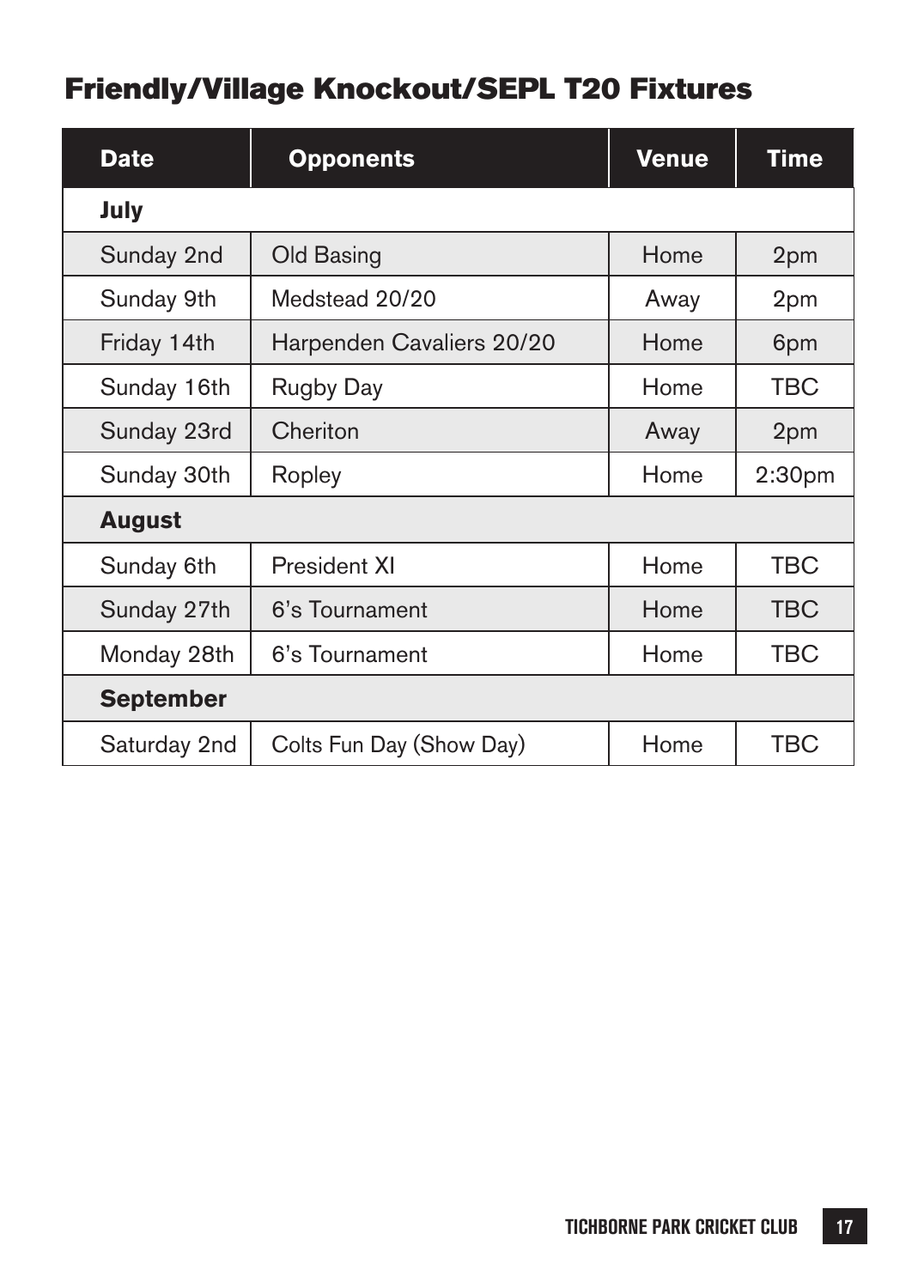#### Evening League/Tichborne Trophy/ Igglesden Trophy

| <b>Date</b>    | <b>Opponents</b>       | <b>Venue</b> | Time               |
|----------------|------------------------|--------------|--------------------|
| May            |                        |              |                    |
| Wednesday 10th | Compton & CF           | Away         | $6:15$ pm          |
| Wednesday 17th | Scrummagers            | Home         | 6:15 <sub>pm</sub> |
| Wednesday 31st | Easton & Martyr Worthy | Away         | $6:15$ pm          |
| June           |                        |              |                    |
| Wednesday 7th  | Longparish             | Home         | $6:15$ pm          |
| Wednesday 14th | Owslebury              | Away         | $6:15$ pm          |
| Wednesday 21st | <b>Bishops Waltham</b> | Away         | $6:15$ pm          |
| Wednesday 28th | Hursley Park           | Home         | 6:15 <sub>pm</sub> |
| July           |                        |              |                    |
| Wednesday 5th  | Pothwar Lions          | Away         | $6:15$ pm          |
| Wednesday 12th | Wickham                | Home         | $6:15$ pm          |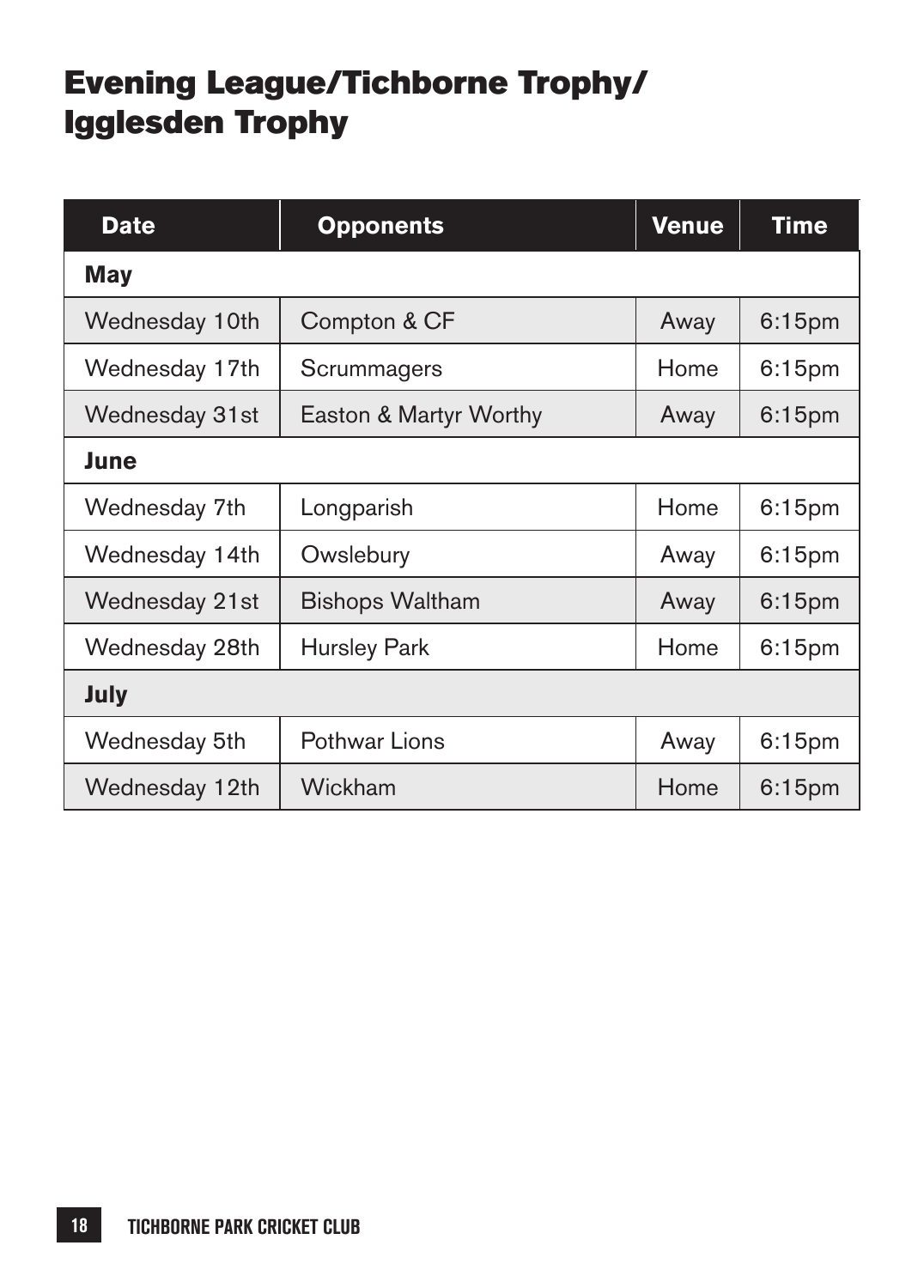#### Colt's Fixtures U9's

Games normally on a Sunday morning

| <b>Date</b> | <b>Opponents</b>     | <b>Venue</b> |  |
|-------------|----------------------|--------------|--|
| May         |                      |              |  |
| Sunday 14th | Ropley               | Away         |  |
| Sunday 21st | St Cross F           | Home         |  |
| June        |                      |              |  |
| Sunday 4th  | Andover <sub>B</sub> | Home         |  |
| Sunday 11th | Twyford              | Away         |  |
| Sunday 18th | Fair Oak B           | Home         |  |
| Sunday 25th | Ropley               | Away         |  |
| July        |                      |              |  |
| Sunday 2nd  | St Cross C           | Home         |  |
| Sunday 9th  | St Cross D           | Away         |  |
| Sunday 16th | St Cross E           | Home         |  |
| Sunday 23rd | Amport               | Away         |  |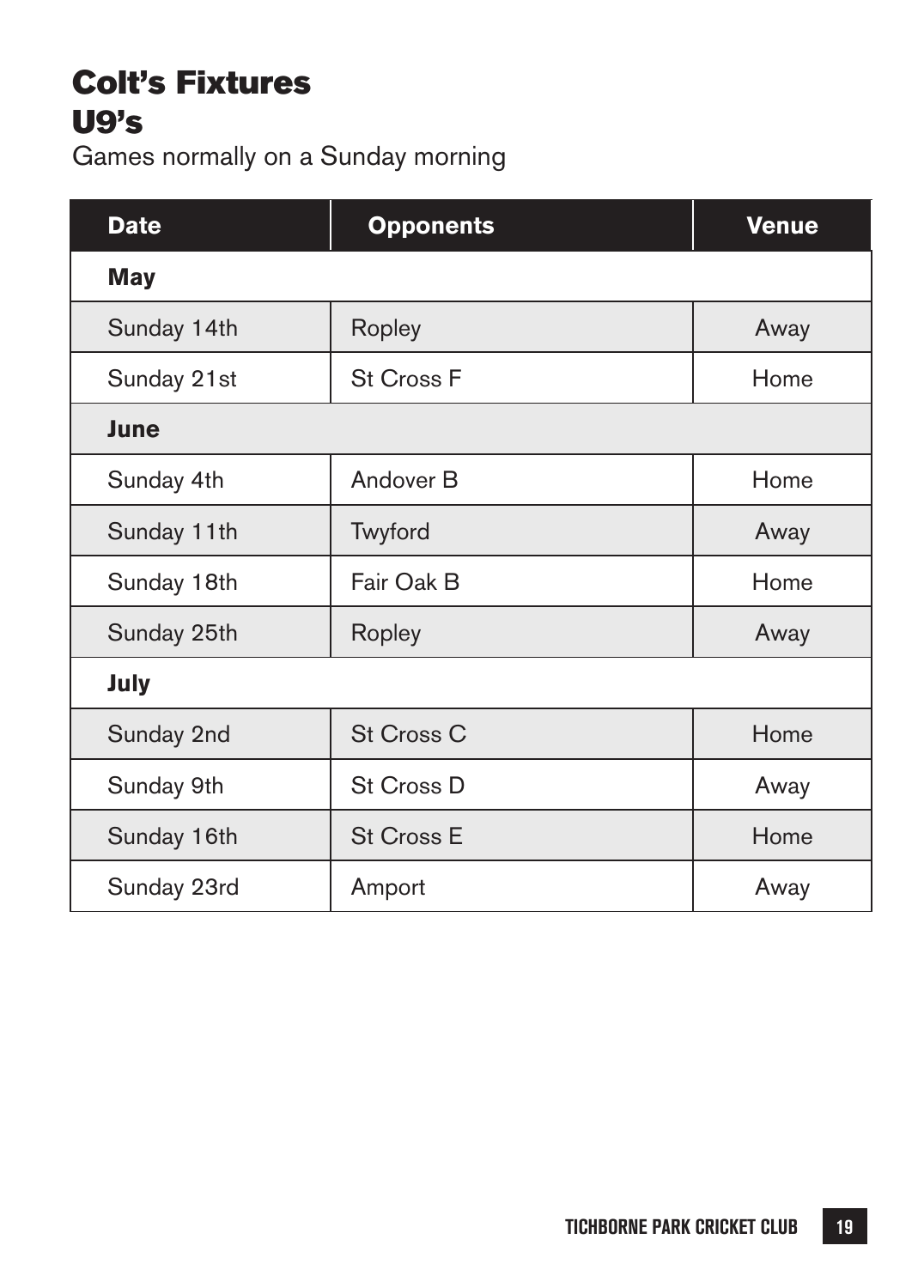#### Colt's Fixtures U11's

Games normally on a Sunday morning

| <b>Date</b> | <b>Opponents</b>        | Venue |
|-------------|-------------------------|-------|
| May         |                         |       |
| Sunday 7th  | N & W Girls Rattlers    | Home  |
| Sunday 14th | St Cross C              | Away  |
| Sunday 21st | Hursley Park A (Cup R1) | Home  |
| June        |                         |       |
| Sunday 4th  | Cup R2/Plate R1         | Home  |
| Sunday 11th | Fair Oak B              | Home  |
| Sunday 18th | Cup R3/Plate R2         |       |
| Sunday 25th | Ropley                  | Away  |
| July        |                         |       |
| Sunday 2nd  | Cup SF/Plate SF         |       |
| Sunday 9th  | Twyford                 | Home  |
| Sunday 16th | Cup F/Plate F           |       |
| Sunday 23rd | Easton & MW B           | Away  |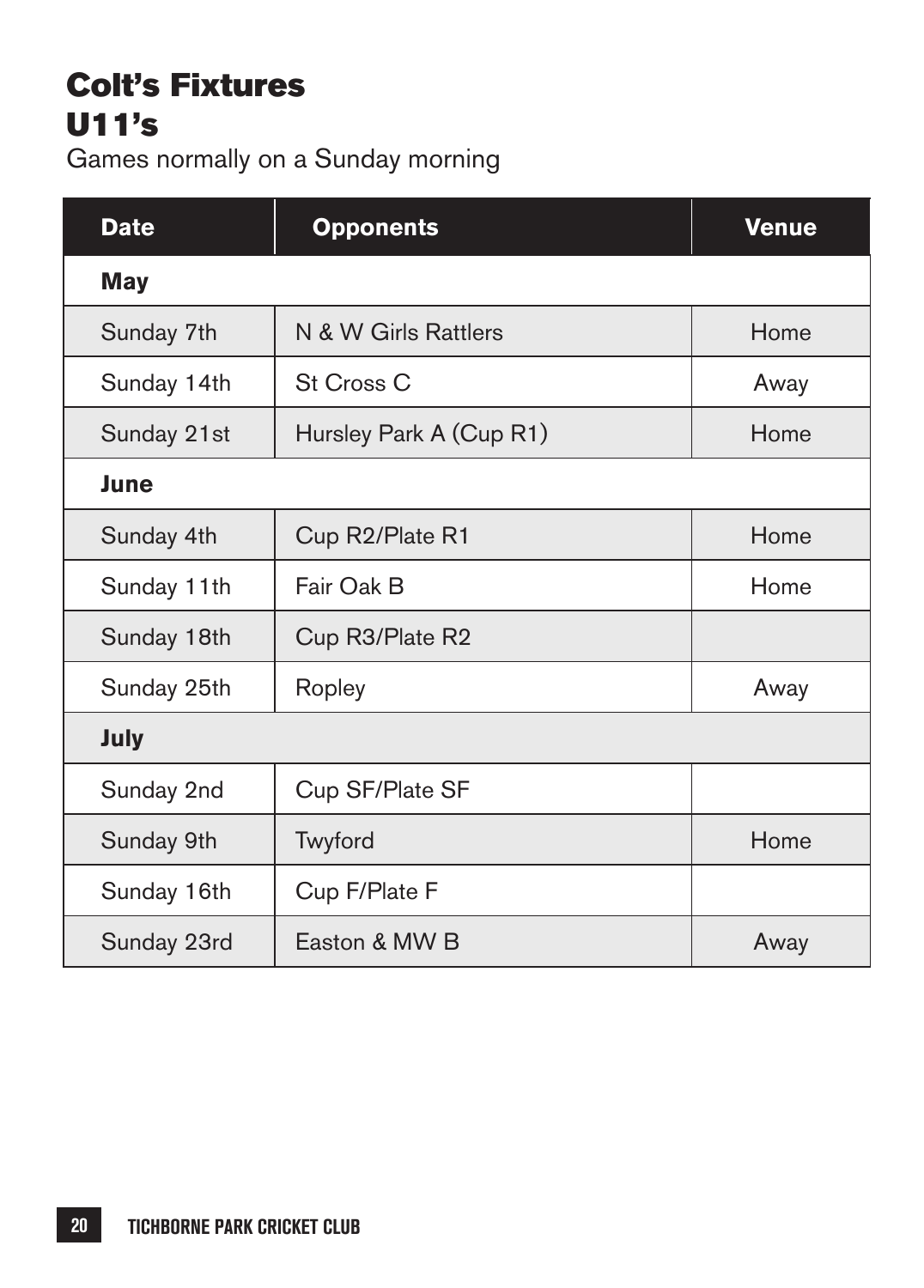#### Colt's Fixtures U13's

Games normally on a Sunday morning

| <b>Date</b>  | <b>Opponents</b>       | <b>Venue</b> |
|--------------|------------------------|--------------|
| <b>April</b> |                        |              |
| Sunday 30th  | <b>Bishops Waltham</b> | Home         |
| May          |                        |              |
| Sunday 7th   | N & W Girls Cobras     | Away         |
| Sunday 14th  | Ropley                 | Home         |
| Sunday 21st  | IBM Hursley (Cup R1)   | Away         |
| June         |                        |              |
| Sunday 4th   | Cup R2/Plate R1        | Home         |
| Sunday 11th  | Trojans                | Away         |
| Sunday 18th  | Cup R3/Plate R2        |              |
| Sunday 25th  | Fair Oak B             | Home         |
| July         |                        |              |
| Sunday 2nd   | Cup SF/Plate SF        |              |
| Sunday 9th   | Faston & MW B          | Away         |
| Sunday 16th  | Cup F/Plate F          |              |
| Sunday 23rd  | Hedge End              | Home         |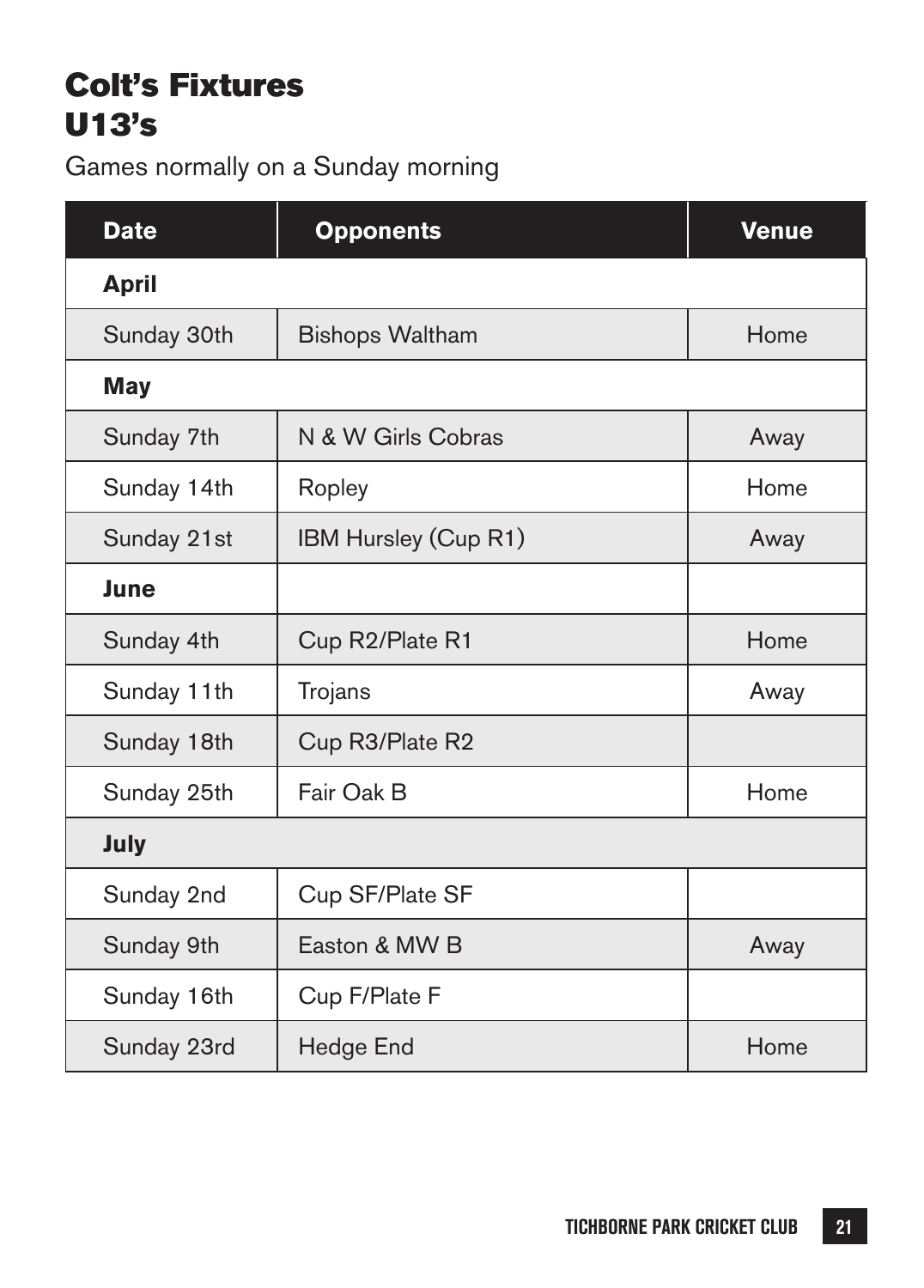## **THANKYOU**

The club wishes to acknowledge and thank all ball sponsors who have kindly taken part in the 2017 Ball Sponsorship Scheme. We would also like to thank the following for their kind donations and support over the last 12 months:-

- 
- 
- The Alresford & District Agricultural Society Tichborne Parish Council

## **DATES FOR YOUR DIARY**

**Monday 1st May 2017 –** Tichborne Village take on Tichborne Park A fun day for all the family to enjoy **Sunday 16th July 2017 –** Rugby Day **Sunday 8th August 2017 –** Presidents XI take on Tichborne Park **Sunday 27th August 2017 –** 6's Tournament **Saturday 2nd September 2017 –** Alresford Show Day – Colt's Funday

- ICHBORNE PARK **CAVA PRO**
- Alresford Salads Hampshire Cricket Board
- Alresford Pigs Association Southern Premier League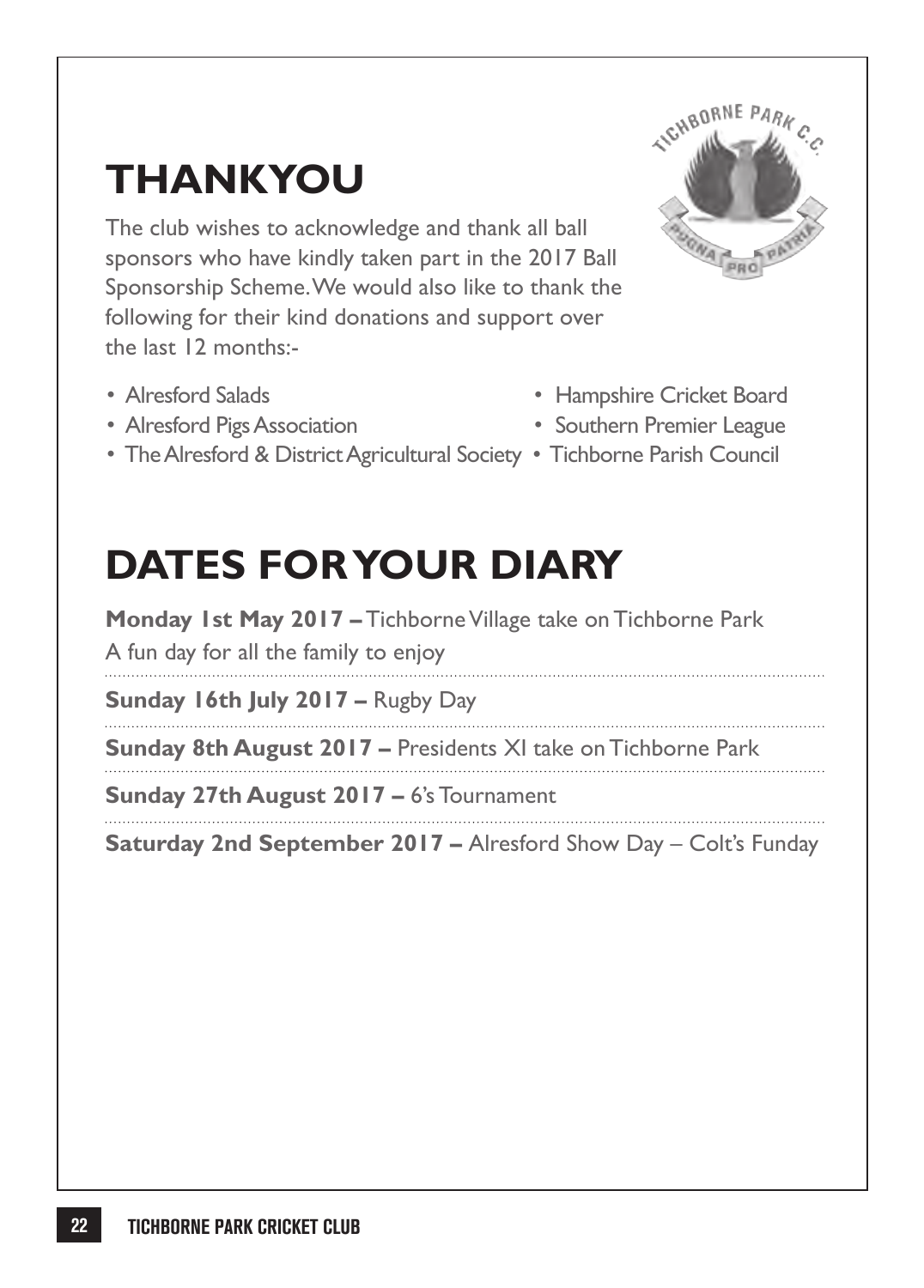| <b>NOTES FOR MEMBERS</b><br><b>Subscriptions</b><br>Annual subscriptions are due by 31st May 2017.<br>After this a £5.00 fine will be added.<br>This will be strictly enforced this season. | <b>SCHEDRNE PARK C.C.</b>                 |
|---------------------------------------------------------------------------------------------------------------------------------------------------------------------------------------------|-------------------------------------------|
| <b>Playing Member - Over 16</b><br><b>Ladies Member</b><br><b>Non-Playing Member</b><br>Colts Single season payment - Under 16<br>(including match fees and insurance)                      | £70.00<br>£35.00<br>£18.00<br>£55.00      |
| All subscriptions should be paid to Andy Joyce                                                                                                                                              |                                           |
| <b>Senior Saturday &amp; Competitive Matches</b><br><b>Ladies Matches</b><br><b>Evening League/Cup Matches</b><br>Colts (playing in senior sides) - Under 16<br><b>Friendly matches</b>     | £6.00<br>£6.00<br>£3.00<br>£3.00<br>£5.00 |

#### **All match fees must be paid to the team captains immediately before the match.**

#### **Cancellations**

It is the players' responsibility to find out if a match is cancelled due to bad weather. Please phone your captain or vice captain as soon as possible after 12 noon on the day of the match for confirmation.

#### **Club Access Rules**

The committee would like to kindly remind all members and guests that there is to be NO access to the ground/clubhouse through the village of Tichborne. This is a private road, for access to the cricket club please use the Alresford/Cheriton road only. Please be mindful of your speed in the park. Thank you.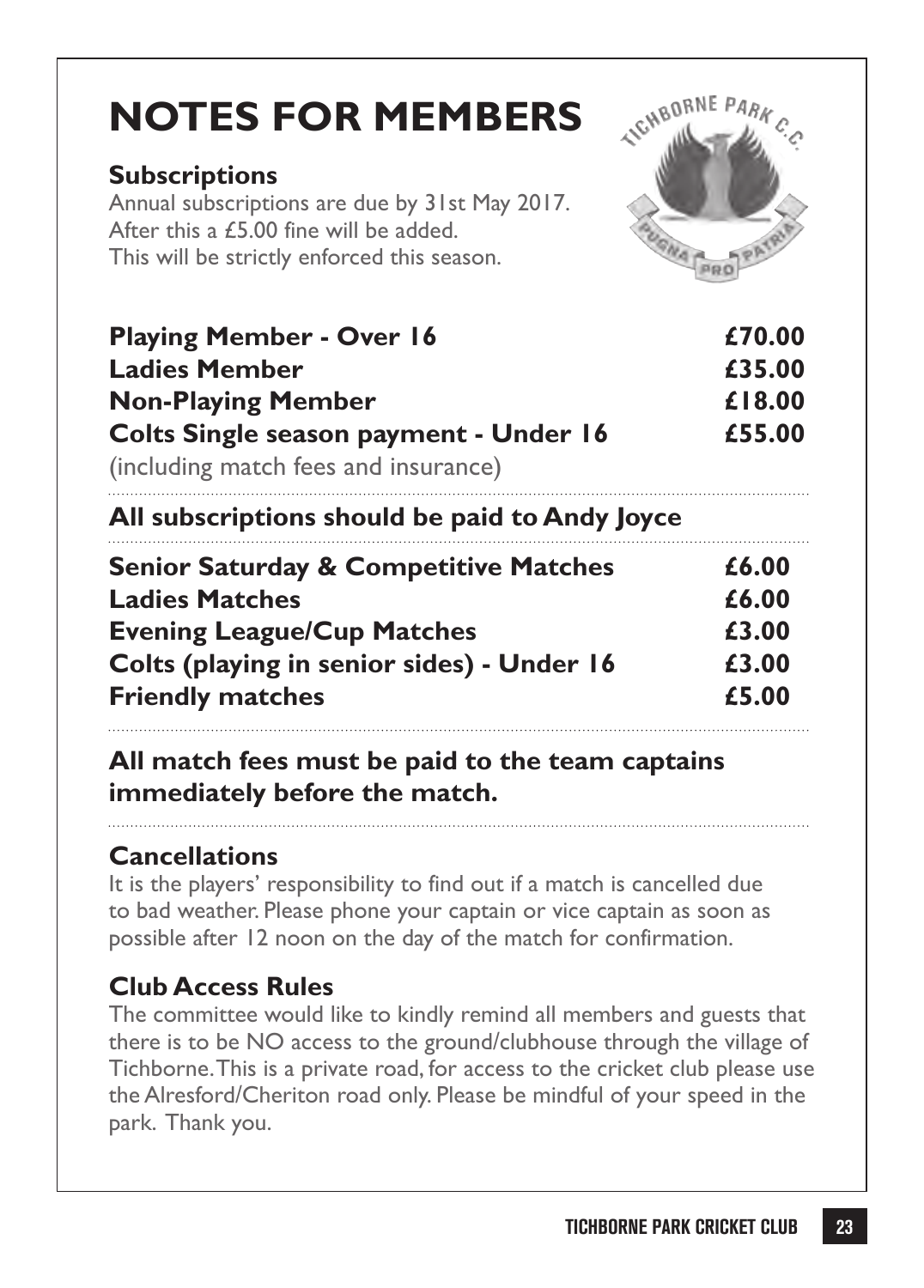

# THE CRICKETERS ALRESFORDve<br>Crocetes 問題

# **Tel: 01962 732463**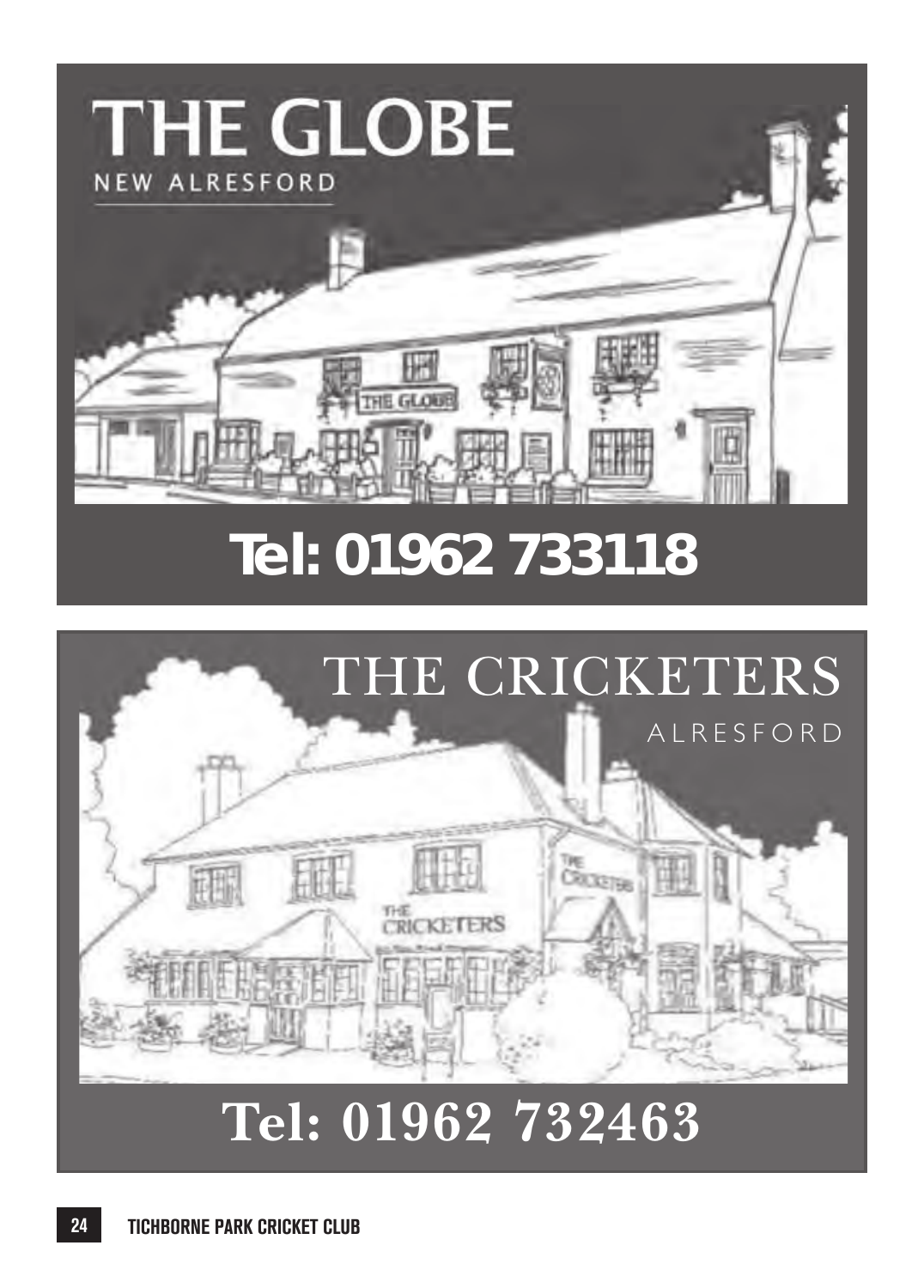

Don't get Caught out, lovely Maidens get Soft hands at Alresford Beauty. You'll be bowled over with the results. For a full list of treatments go to; **www.alresfordbeauty.co.uk**

Like us on facebook and make your first message "The Mighty Tichborne Park CC" and we will give you 20% off your first treatment.

**Tel: 01962 735553 24A West Street, Alresford, SO24 9AT**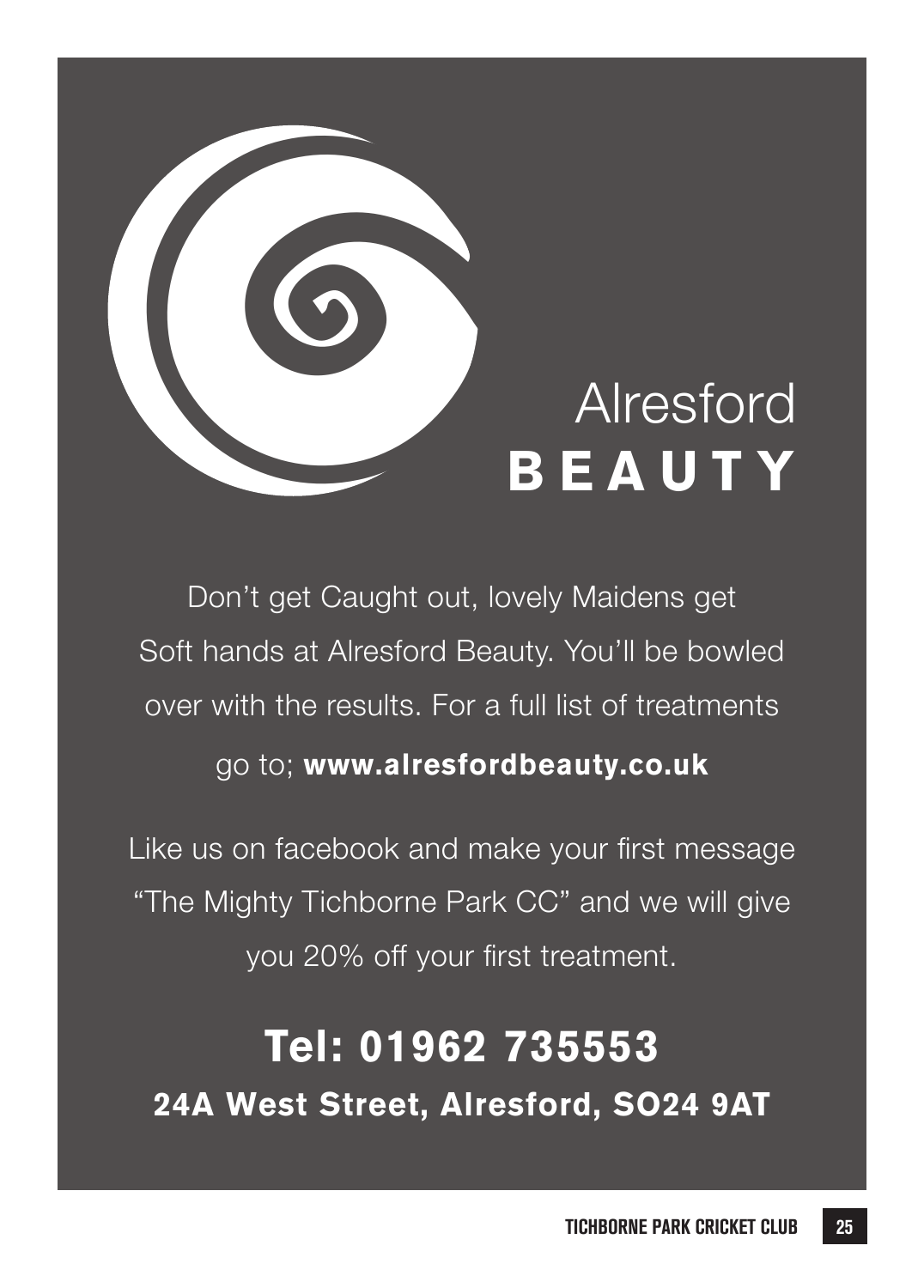

#### **REPAIRS - SERVICING**

- Repairs to any make
- Servicing of new cars
- M.O.T preparation & repair
- TYRES supplied & fitted Hankook etc all at competitive prices
- FREE local collection & return

5% discount to any member presenting this advert when booking a service **A UNIPART CAR CARE CENTRE**

- FREE courtesy car (T&C's apply)
- FREE safety checks
- Diagnostic inspection & repairs
- Air conditioning servicing
	- Accident/insurance bodywork repairs

**Tel: 01962 736186 Fax: 01962 736619 Email: andy.wilcan@live.co.uk Web: www.wilcan.co.uk The Long Barn, Winchester Road, Alresford, SO24 9EZ**



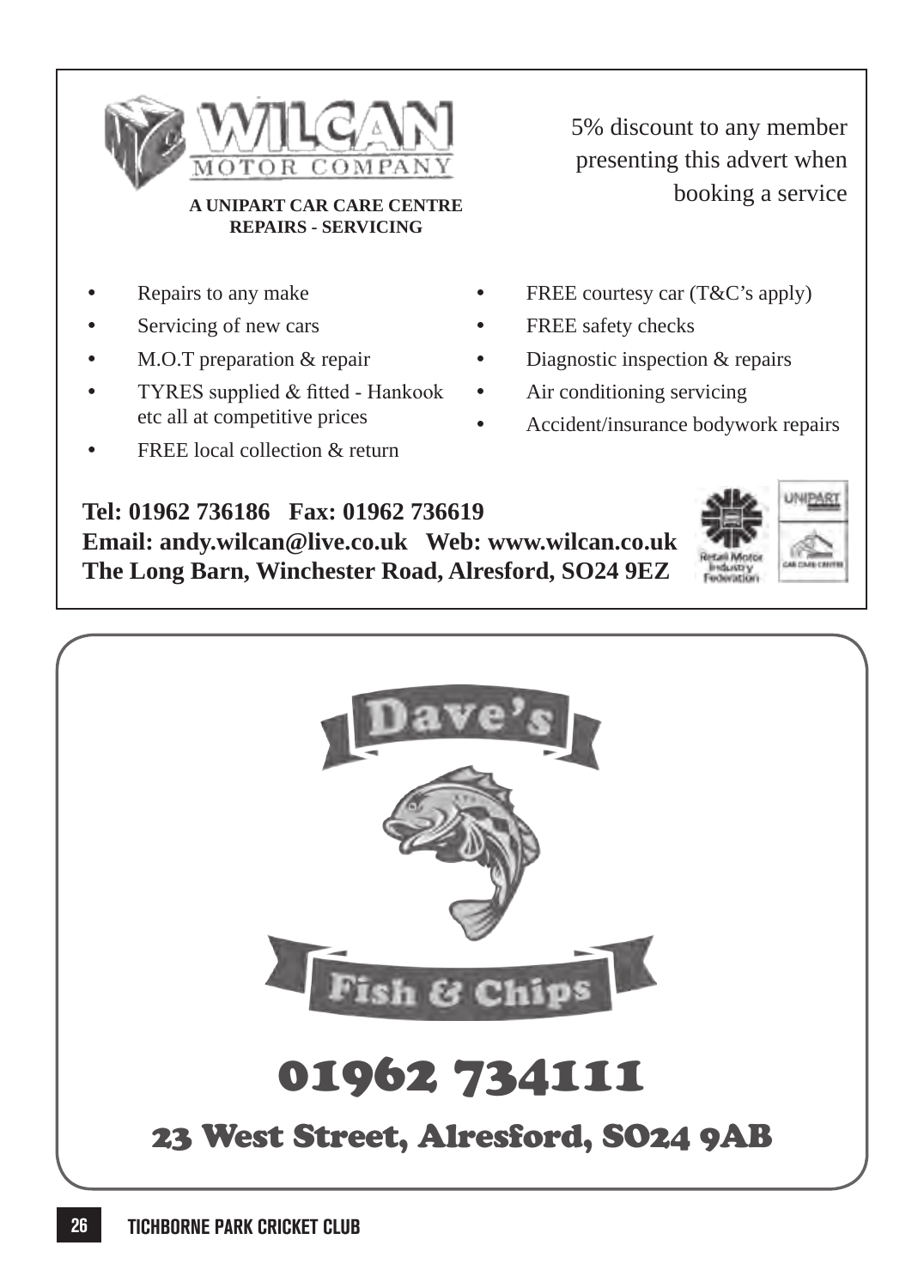



Property Sales I Lettings I Management 02392 632 275 countryhousecompany.co.uk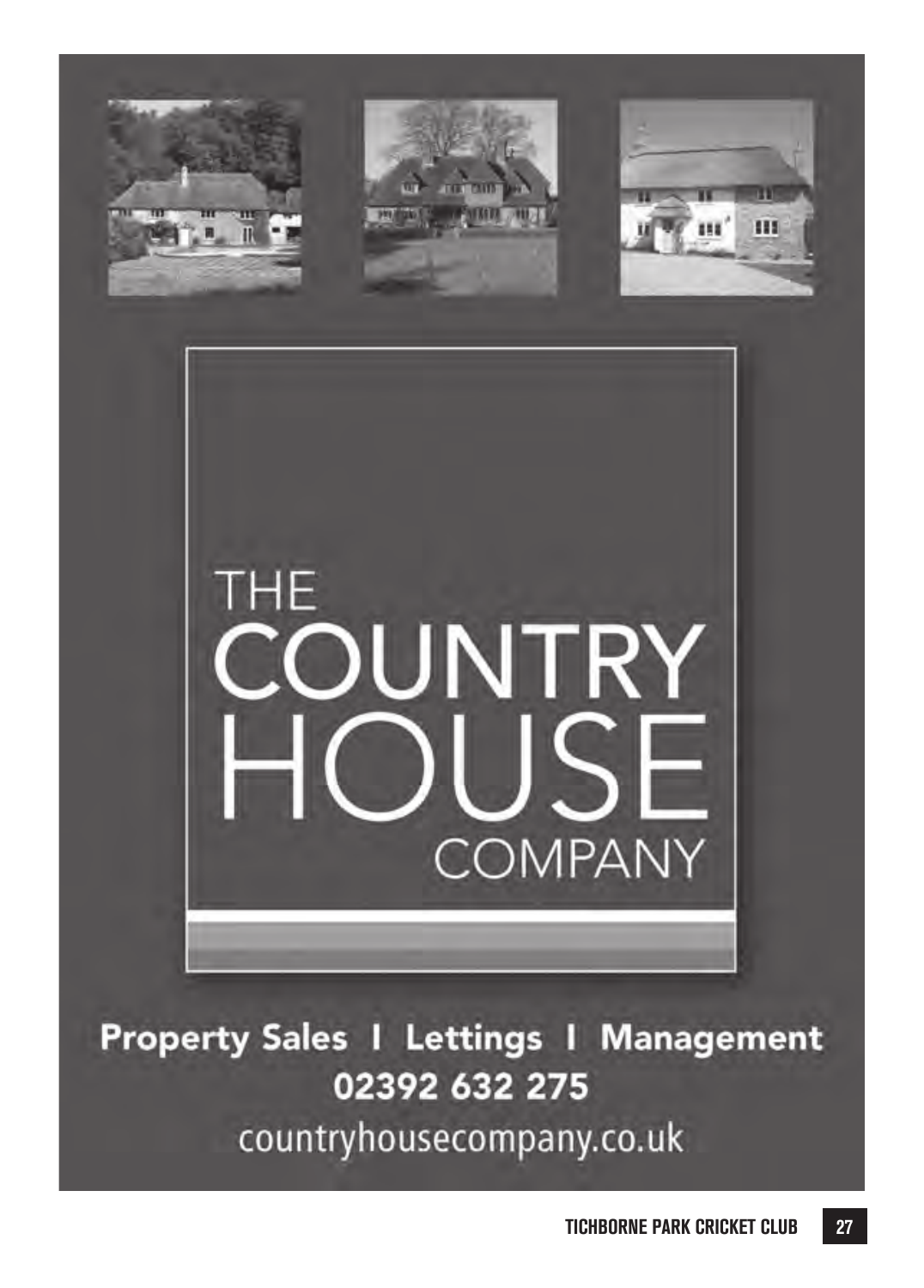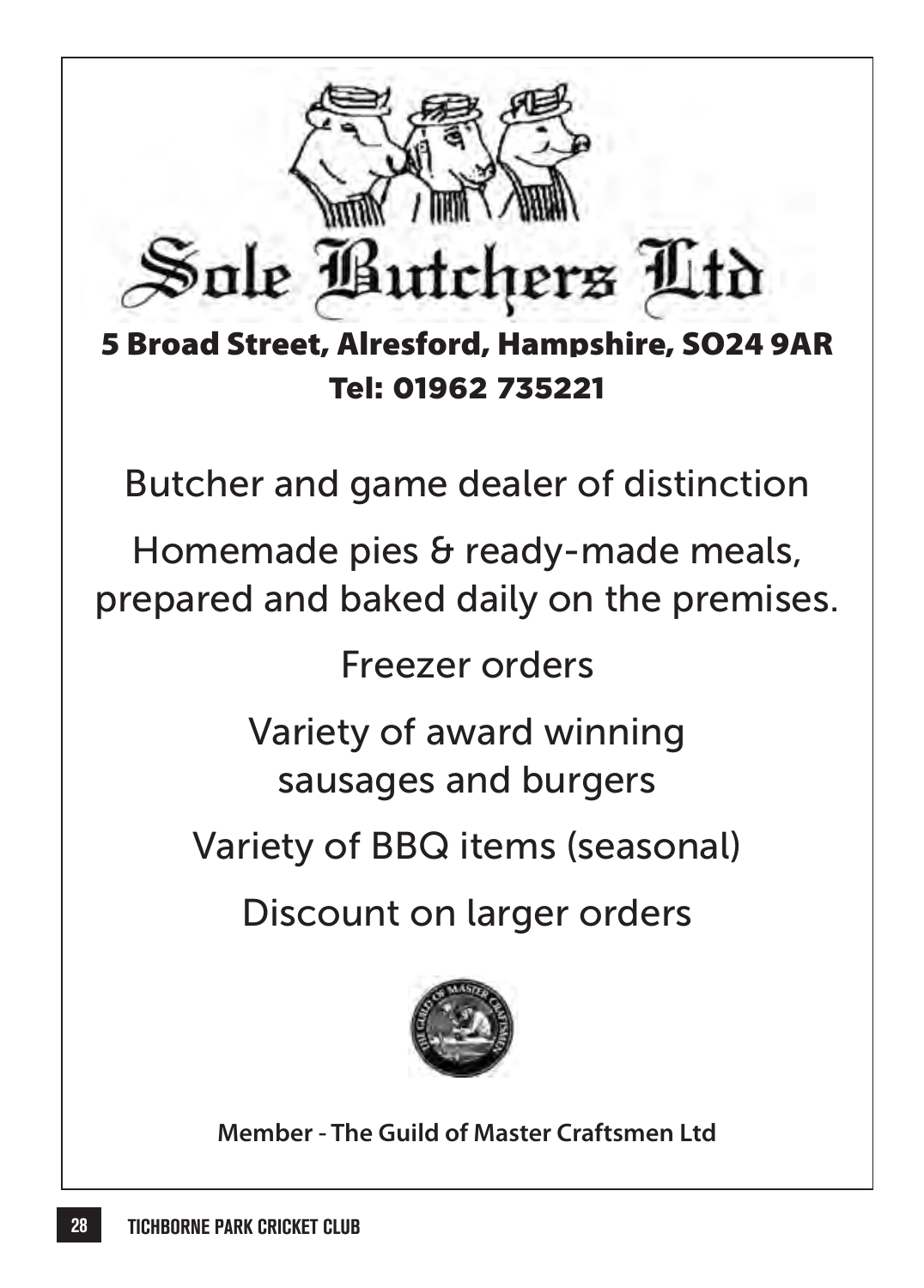

Tel: 01962 771331 info@northmotor.co.uk www.northmotor.co.uk

Holden Farm, Cheriton,

Alresford, Hants, SO24 ONX



#### **Independent Garage** and MOT Testing Centre



Established in 1999 - All makes of car serviced and repaired - Saab approved repairer and Subaru specialist

Free collection, delivery and courtesy car (when available)

**Competitively Priced Tyres - Batteries Vehicle Diagnostics - Exhausts** 

Telephone Gary or Andy on 01962 771331 or 771881

www.northmotor.co.uk info@northmotor.co.uk